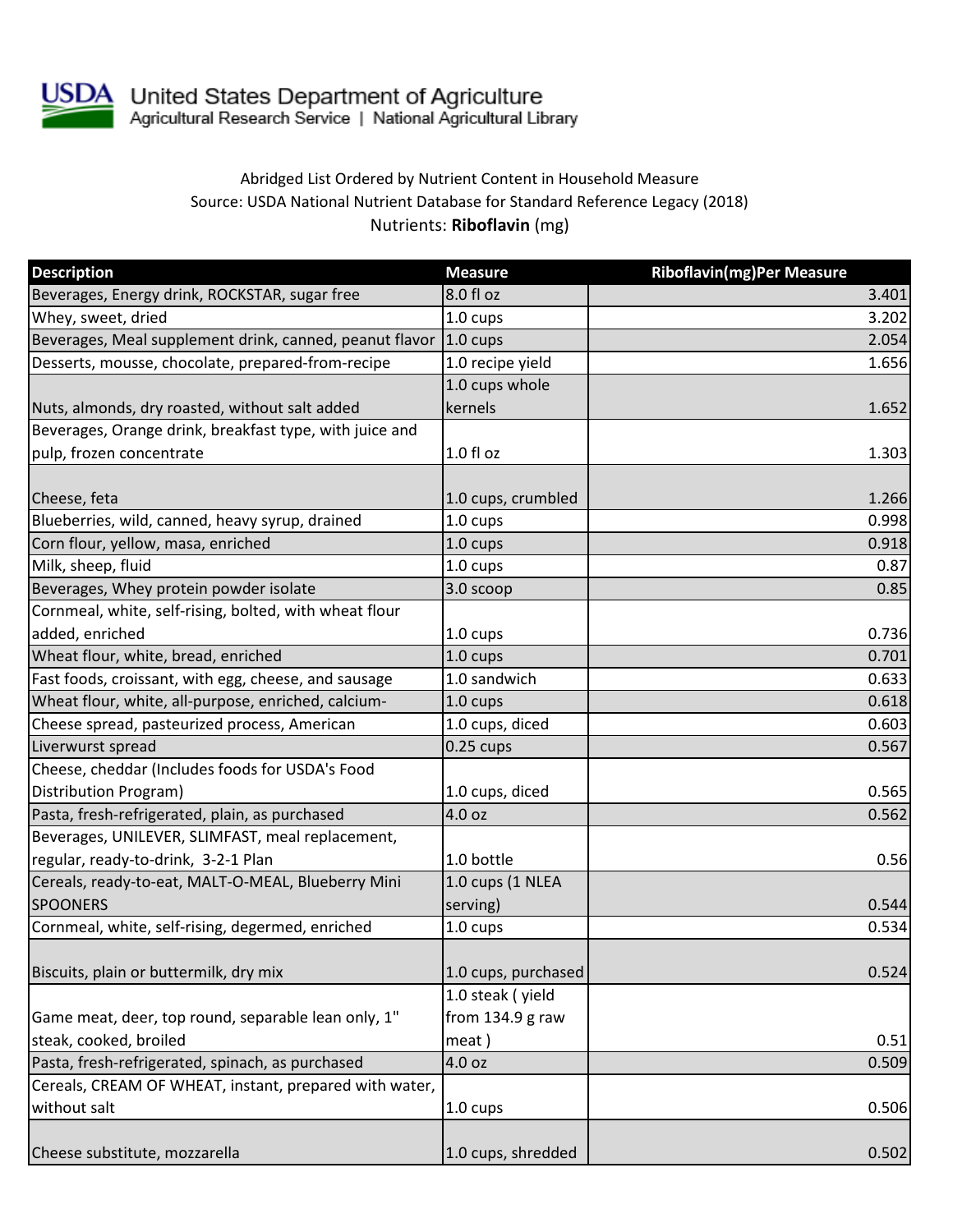| Cereals ready-to-eat, QUAKER, Maple Brown Sugar LIFE                                 | 0.75 cups (1 NLEA  |       |
|--------------------------------------------------------------------------------------|--------------------|-------|
| Cereal                                                                               | serving)           | 0.488 |
| Mushrooms, portabella, grilled                                                       | 1.0 cups sliced    | 0.488 |
| Eggnog                                                                               | 1.0 cups           | 0.483 |
| Pie Crust, Cookie-type, Chocolate, Ready Crust                                       | 1.0 crust          | 0.482 |
| Milk, nonfat, fluid, protein fortified, with added vitamin A                         |                    |       |
| and vitamin D (fat free and skim)                                                    | 1.0 cups           | 0.477 |
| Milk, reduced fat, fluid, 2% milkfat, protein fortified, with                        |                    |       |
| added vitamin A and vitamin D                                                        | 1.0 cups           | 0.477 |
|                                                                                      | 0.75 cups (1 NLEA  |       |
| Cereals ready-to-eat, QUAKER, QUAKER OAT LIFE, plain                                 | serving)           | 0.477 |
| Cereals ready-to-eat, QUAKER Oatmeal Squares, Golden                                 | 1.0 cups (1 NLEA   |       |
| Maple                                                                                | serving)           | 0.476 |
| Milk, buttermilk, dried                                                              | $0.25$ cups        | 0.474 |
| Milk, lowfat, fluid, 1% milkfat, protein fortified, with                             |                    |       |
| added vitamin A and vitamin D                                                        | 1.0 cups           | 0.472 |
| Pork, fresh, leg (ham), whole, separable lean only, cooked,                          |                    |       |
| roasted                                                                              | 1.0 cups, diced    | 0.471 |
|                                                                                      | 0.75 cups (1 NLEA  |       |
| Cereals ready-to-eat, QUAKER, QUAKER CRUNCHY BRAN                                    | serving)           | 0.467 |
| Cheese, mozzarella, low moisture, part-skim                                          | 1.0 cups, diced    | 0.466 |
| Milk, dry, nonfat, calcium reduced                                                   | 1.0 <sub>oz</sub>  | 0.466 |
| Milk, dry, nonfat, regular, without added vitamin A and                              |                    |       |
| vitamin D                                                                            | $0.25$ cups        | 0.465 |
|                                                                                      |                    |       |
| Beans, kidney, mature seeds, sprouted, raw                                           | 1.0 cups           | 0.46  |
|                                                                                      |                    |       |
| Orange juice, frozen concentrate, unsweetened, undiluted 1.0 cups                    |                    | 0.458 |
| Milk, chocolate, fluid, commercial, reduced fat, with                                |                    |       |
| added vitamin A and vitamin D                                                        | $1.0 \text{ cups}$ | 0.458 |
| Cereals ready-to-eat, POST, HONEY BUNCHES OF OATS                                    | 1.0 cups (1 NLEA   |       |
| with vanilla bunches                                                                 | serving)           | 0.448 |
| Soybeans, green, raw                                                                 | 1.0 cups           | 0.448 |
| Pork, fresh, shoulder, whole, separable lean and fat,                                |                    |       |
| cooked, roasted                                                                      | 1.0 cups, diced    | 0.444 |
|                                                                                      | 1.0 cups spiral    |       |
| Macaroni, vegetable, enriched, dry                                                   | shaped             | 0.441 |
| Lamb, Australian, imported, fresh, rib chop/rack roast,                              |                    |       |
| frenched, bone-in, separable lean only, trimmed to 1/8"                              |                    |       |
| fat, raw                                                                             | 4.0 oz             | 0.441 |
|                                                                                      | 0.75 cups (1 NLEA  |       |
|                                                                                      | serving)           | 0.435 |
| Cereals ready-to-eat, POST, COCOA PEBBLES<br>Beans, adzuki, mature seeds, raw        | 1.0 cups           | 0.433 |
| Braunschweiger (a liver sausage), pork                                               | 1.0 oz             | 0.432 |
|                                                                                      | $1.0 \text{ cups}$ | 0.432 |
| Cereals ready-to-eat, granola, homemade<br>Fast Foods, biscuit, with egg and sausage | 1.0 item           | 0.426 |
|                                                                                      | 1.0 cups (1 NLEA   |       |
| Cereals ready-to-eat, POST, Honeycomb Cereal                                         | serving)           | 0.426 |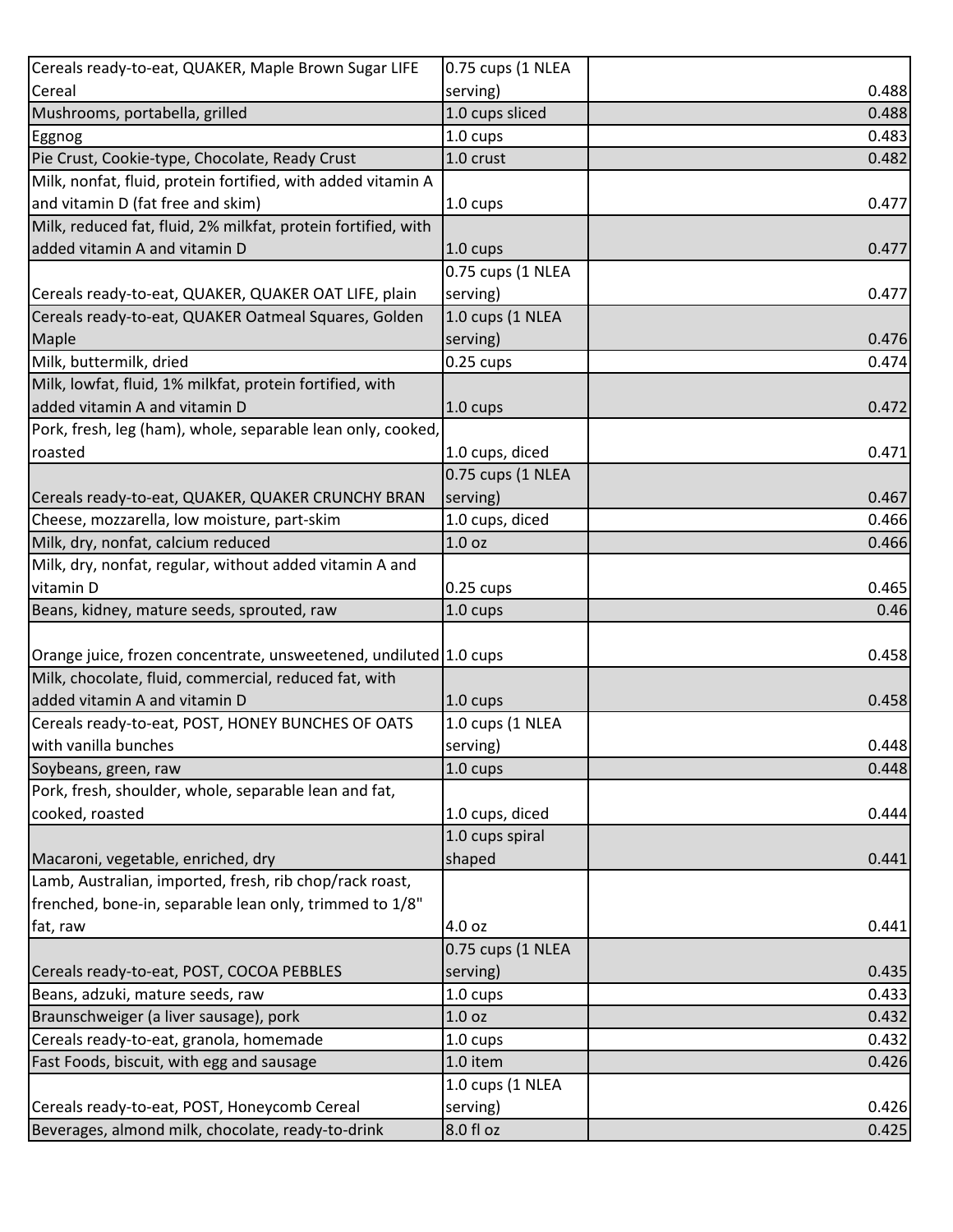| Beverages, almond milk, sweetened, vanilla flavor, ready-   |                      |       |
|-------------------------------------------------------------|----------------------|-------|
| to-drink                                                    | 8.0 fl oz            | 0.425 |
| Cheese, provolone                                           | 1.0 cups, diced      | 0.424 |
| Cheese, muenster                                            | 1.0 cups, diced      | 0.422 |
| Cereals ready-to-eat, POST HONEY BUNCHES OF OATS            | 0.75 cups (1 NLEA    |       |
| with cinnamon bunches                                       | serving)             | 0.42  |
| Pork, ground, 96% lean / 4% fat, raw                        | 4.0 oz               | 0.416 |
| Pokeberry shoots, (poke), cooked, boiled, drained,          |                      |       |
| without salt                                                | 1.0 cups             | 0.412 |
|                                                             | 3.0 oz grilled       |       |
| Pork, ground, 96% lean / 4% fat, cooked, crumbles           | patties              | 0.411 |
| Cheese food, pasteurized process, American, vitamin D       |                      |       |
| fortified                                                   | 1.0 cups             | 0.407 |
| Milk, chocolate, fluid, commercial, whole, with added       |                      |       |
| vitamin A and vitamin D                                     | 1.0 cups             | 0.405 |
| Beans, pink, mature seeds, raw                              | 1.0 cups             | 0.403 |
| Game meat, bison, chuck, shoulder clod, separable lean      |                      |       |
| only, cooked, braised                                       | 1.0 serving $(3 oz)$ | 0.399 |
| Cheese, swiss                                               | 1.0 cups, diced      | 0.399 |
| Milk, producer, fluid, 3.7% milkfat                         | 1.0 cups             | 0.393 |
|                                                             | 3.0 tbsp (1 NLEA     |       |
| Cereals, MALT-O-MEAL, chocolate, dry                        | serving)             | 0.392 |
| Lamb, New Zealand, imported, frozen, leg, whole (shank      |                      |       |
| and sirloin), separable lean and fat, trimmed to 1/8" fat,  |                      |       |
| cooked, roasted                                             | 3.0 oz               | 0.391 |
| Game meat, elk, round, separable lean only, cooked,         |                      |       |
| broiled                                                     | 1.0 serving $(3 oz)$ | 0.391 |
| Cheese, pasteurized process, swiss                          | 1.0 cups, diced      | 0.386 |
|                                                             |                      |       |
| Seeds, sunflower seed kernels, toasted, without salt        | 1.0 cups             | 0.382 |
| Pork, fresh, enhanced, loin, tenderloin, separable lean     |                      |       |
| only, raw                                                   | 4.0 oz               | 0.381 |
| Game meat, bison, top sirloin, separable lean only, 1"      |                      |       |
| steak, cooked, broiled                                      | 1.0 serving $(3 oz)$ | 0.38  |
|                                                             |                      |       |
| Pork, fresh, shoulder, (Boston butt), blade (steaks),       |                      |       |
| separable lean and fat, with added solution, raw            | 4.0 oz               | 0.379 |
|                                                             |                      |       |
| Seeds, sunflower seed kernels, oil roasted, without salt    | $1.0 \text{ cups}$   | 0.378 |
| Soup, chicken gumbo, canned, condensed                      | 0.5 cups (4 fl oz)   | 0.378 |
| Pork, fresh, loin, tenderloin, separable lean and fat, with |                      |       |
| added solution, raw                                         | 4.0 oz               | 0.376 |
| Beans, black, mature seeds, raw                             | 1.0 cups             | 0.374 |
| Pork, fresh, shoulder, blade, boston (steaks), separable    |                      |       |
| lean only, cooked, broiled                                  | 3.0 oz               | 0.374 |
| Cheese, ricotta, whole milk                                 | $0.5 \text{ cups}$   | 0.37  |
| Fast foods, english muffin, with egg, cheese, and canadian  |                      |       |
| bacon                                                       | 1.0 sandwich         | 0.369 |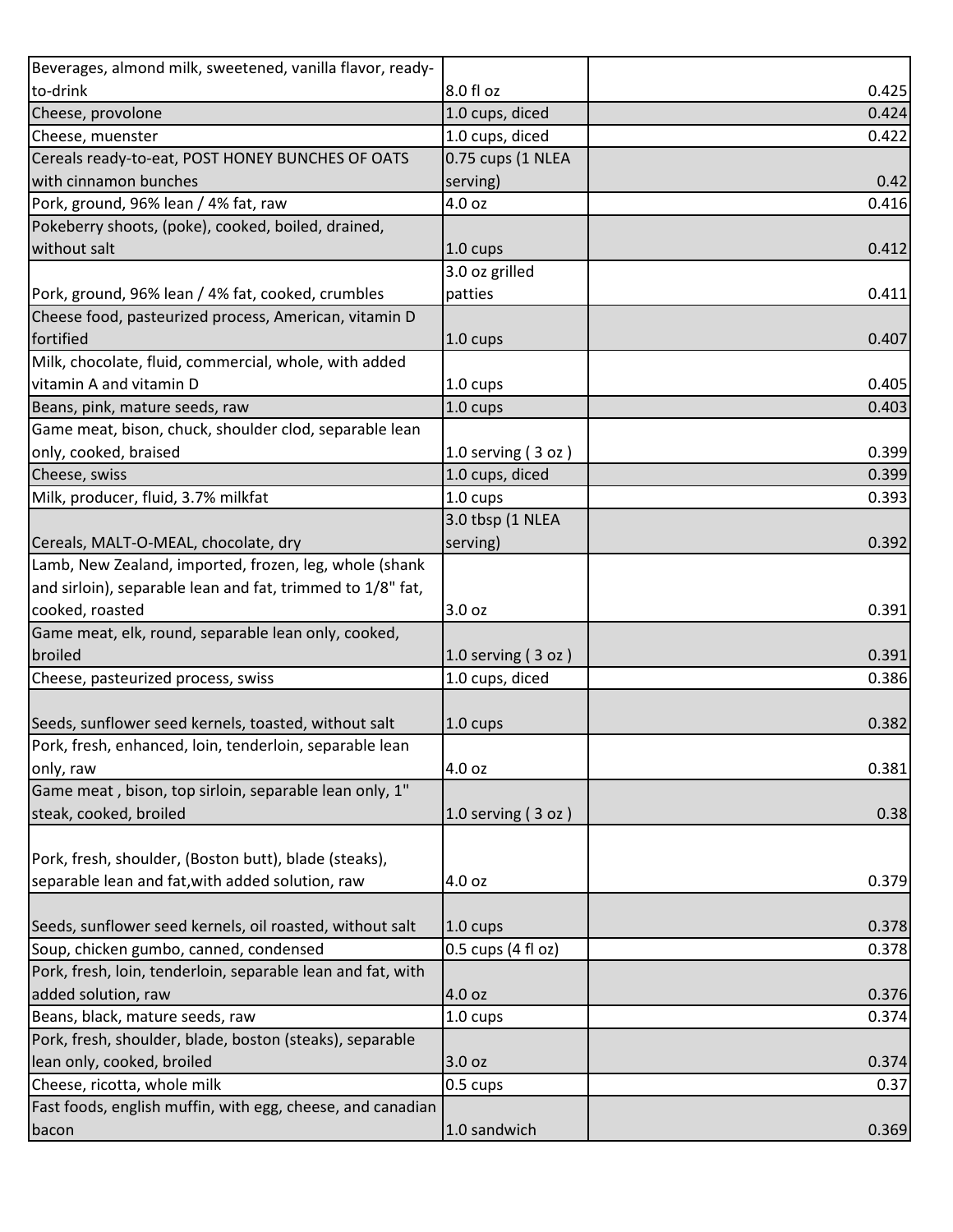| Cereals, oats, instant, fortified, with raisins and spice,              |                      |       |
|-------------------------------------------------------------------------|----------------------|-------|
| prepared with water                                                     | 1.0 cups             | 0.365 |
|                                                                         |                      |       |
| Pasta, dry, enriched                                                    | 1.0 cups spaghetti   | 0.364 |
|                                                                         |                      |       |
| Yogurt, plain, low fat                                                  | 1.0 container (6 oz) | 0.364 |
| Cheese, parmesan, grated                                                | 1.0 cups             | 0.358 |
| Lamb, Australian, imported, fresh, leg, whole (shank and                |                      |       |
| sirloin), separable lean only, trimmed to 1/8" fat, cooked,             |                      |       |
| roasted                                                                 | 3.0 oz               | 0.357 |
| Lamb, Australian, imported, fresh, leg, center slice, bone-             |                      |       |
| in, separable lean only, trimmed to 1/8" fat, cooked,                   |                      |       |
| broiled                                                                 | 3.0 oz               | 0.357 |
|                                                                         |                      |       |
| Lamb, Australian, imported, fresh, leg, shank half,                     |                      |       |
| separable lean only, trimmed to 1/8" fat, cooked, roasted 3.0 oz        |                      | 0.357 |
| Chicken, broilers or fryers, dark meat, meat only, cooked,              |                      |       |
| fried                                                                   | 1.0 cups             | 0.349 |
| Beverages, Energy drink, AMP, sugar free                                | 8.0 fl oz            | 0.341 |
| Bagels, plain, enriched, with calcium propionate (includes              |                      |       |
| onion, poppy, sesame)                                                   | 1.0 bagel            | 0.341 |
|                                                                         |                      |       |
| Yogurt, fruit, low fat, 11g protein/8 oz                                | 1.0 container (6 oz) | 0.337 |
| Candies, confectioner's coating, peanut butter                          | 1.0 cups chips       | 0.336 |
| Salami, pork, beef, less sodium                                         | 3.0 oz               | 0.336 |
| Corn grain, white                                                       | 1.0 cups             | 0.334 |
| Lamb, Australian, imported, fresh, leg, sirloin chops,                  |                      |       |
| boneless, separable lean and fat, trimmed to 1/8" fat,                  |                      |       |
| cooked, broiled                                                         | 3.0 oz               | 0.332 |
| Pork, cured, ham with natural juices, spiral slice, boneless,           |                      |       |
| separable lean and fat, heated, roasted                                 | 1.0 slice            | 0.328 |
| Cheese, cottage, nonfat, uncreamed, dry, large or small                 | 1.0 cups (not        |       |
| curd                                                                    | packed)              | 0.328 |
| Snacks, trail mix, regular, with chocolate chips, unsalted              |                      |       |
| nuts and seeds                                                          | 1.0 cups             | 0.327 |
| Tomato products, canned, sauce, with onions                             | 1.0 cups             | 0.326 |
| Pie crust, deep dish, frozen, unbaked, made with enriched 1.0 pie crust |                      |       |
| flour                                                                   | (average weight)     | 0.322 |
|                                                                         |                      |       |
| Cheese, mozzarella, whole milk                                          | 1.0 cups, shredded   | 0.317 |
| Mollusks, mussel, blue, raw                                             | 1.0 cups             | 0.315 |
|                                                                         |                      |       |
| Lamb, New Zealand, imported, frozen, loin, separable lean               |                      |       |
| and fat, trimmed to 1/8" fat, cooked, broiled                           | 3.0 oz               | 0.315 |
|                                                                         | 1.0 cups, chopped    |       |
| Turkey, all classes, back, meat and skin, cooked, roasted               | or diced             | 0.314 |
| Edamame, frozen, unprepared                                             | 1.0 cups             | 0.313 |
| Pork, fresh, loin, country-style ribs, separable lean only,             |                      |       |
| bone-in, cooked, broiled                                                | 3.0 oz               | 0.312 |
|                                                                         |                      |       |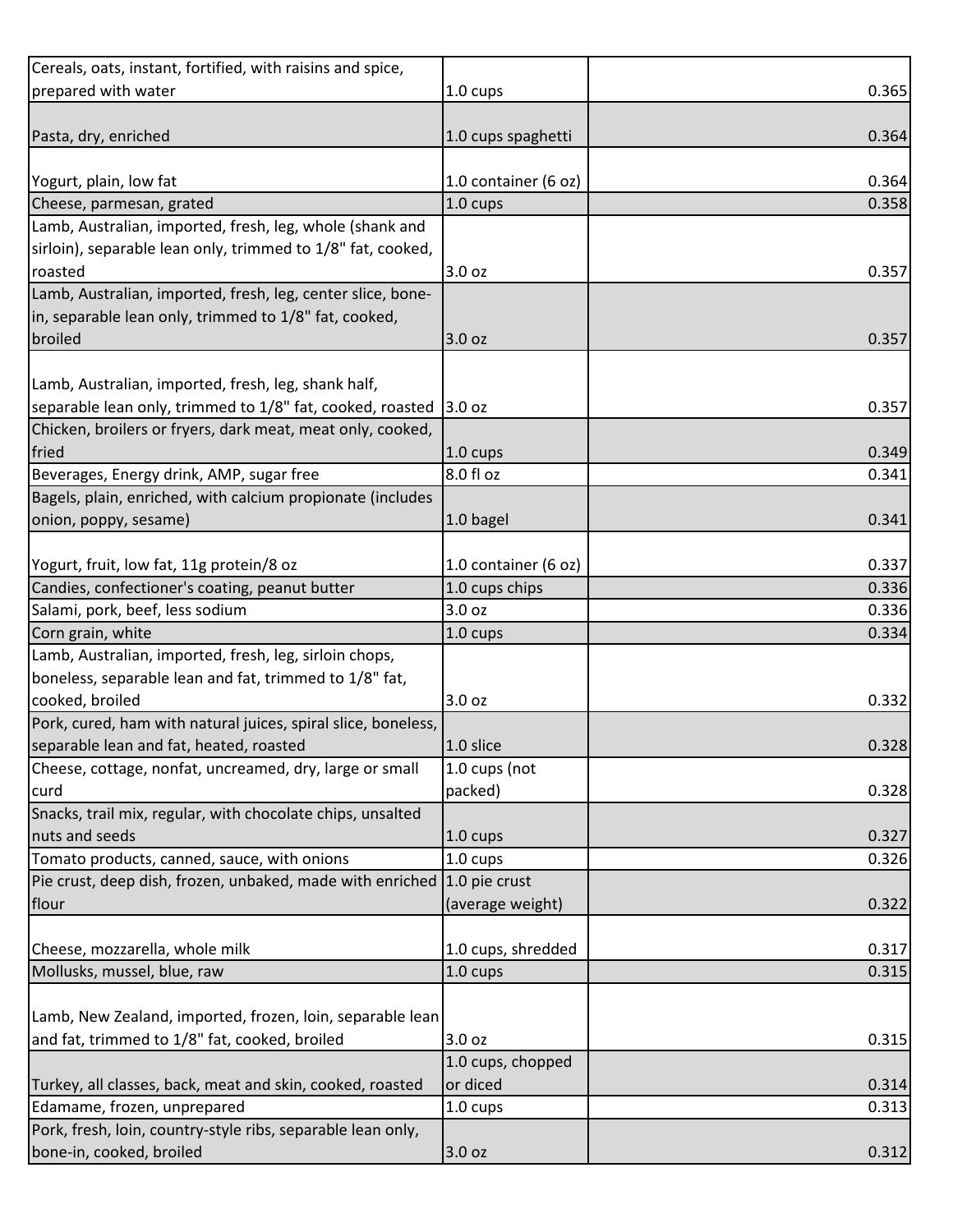| Game meat, bison, top round, separable lean only, 1"            |                      |       |
|-----------------------------------------------------------------|----------------------|-------|
| steak, cooked, broiled                                          | 1.0 serving $(3 oz)$ | 0.31  |
|                                                                 |                      |       |
| Turkey, whole, dark meat, meat and skin, cooked, roasted 3.0 oz |                      | 0.31  |
| Fast foods, croissant, with egg, cheese, and ham                | 1.0 item             | 0.31  |
| Passion-fruit, (granadilla), purple, raw                        | 1.0 cups             | 0.307 |
| Pork, fresh, loin, sirloin (roasts), bone-in, separable lean    |                      |       |
| and fat, cooked, roasted                                        | 3.0 oz               | 0.306 |
| Lamb, Australian, imported, fresh, composite of trimmed         |                      |       |
| retail cuts, separable lean only, trimmed to 1/8" fat,          |                      |       |
| cooked                                                          | 3.0 oz               | 0.306 |
|                                                                 | 1.0 cups chopped     |       |
| Chicken, gizzard, all classes, cooked, simmered                 | or dice              | 0.304 |
|                                                                 | 1.0 patty (yield     |       |
|                                                                 | from $104.1$ g raw   |       |
| Game meat, elk, ground, cooked, pan-broiled                     | meat)                | 0.304 |
| Pork, fresh, shoulder, (Boston butt), blade (steaks),           |                      |       |
| separable lean and fat, with added solution, cooked,            |                      |       |
| braised                                                         | 3.0 oz               | 0.303 |
| Pork, Leg sirloin tip roast, boneless, separable lean and       |                      |       |
| fat, raw                                                        | 3.0 oz               | 0.303 |
| Pork, fresh, shoulder, blade, boston (roasts), separable        |                      |       |
| lean and fat, cooked, roasted                                   | 3.0 oz               | 0.302 |
| Tomato products, canned, sauce, with onions, green              |                      |       |
| peppers, and celery                                             | 1.0 cups             | 0.3   |
| Cheese, mexican, queso chihuahua                                | 1.0 cups, diced      | 0.297 |
| Pork, fresh, loin, country-style ribs, separable lean and fat,  |                      |       |
| bone-in, cooked, broiled                                        | 3.0 oz               | 0.296 |
| Beans, black turtle, mature seeds, canned                       | 1.0 cups             | 0.288 |
| Peanuts, all types, dry-roasted, without salt                   | 1.0 cups             | 0.288 |
| Lamb, Australian, imported, fresh, rib chop, frenched,          |                      |       |
| bone-in, separable lean and fat, trimmed to 1/8" fat,           |                      |       |
| cooked, grilled                                                 | 3.0 oz               | 0.286 |
| Cheese, cottage, lowfat, 2% milkfat                             | 4.0 oz               | 0.284 |
| Soup, chicken noodle, dry, mix                                  | 1.0 packet           | 0.282 |
| Lamb, New Zealand, imported, frozen, shoulder, whole            |                      |       |
| (arm and blade), separable lean and fat, trimmed to 1/8"        |                      |       |
| fat, cooked, braised                                            | 3.0 oz               | 0.281 |
| Veal, breast, whole, boneless, separable lean only,             |                      |       |
| cooked, braised                                                 | 3.0 oz               | 0.281 |
| Lamb, New Zealand, imported, frozen, foreshank,                 |                      |       |
| separable lean and fat, trimmed to 1/8" fat, cooked,            |                      |       |
| braised                                                         | 3.0 oz               | 0.281 |
|                                                                 |                      |       |
| Soybeans, green, cooked, boiled, drained, without salt          | 1.0 cups             | 0.279 |
|                                                                 |                      |       |
| Beef, round, top round steak, boneless, separable lean          |                      |       |
| and fat, trimmed to 0" fat, all grades, cooked, grilled         | 3.0 oz               | 0.277 |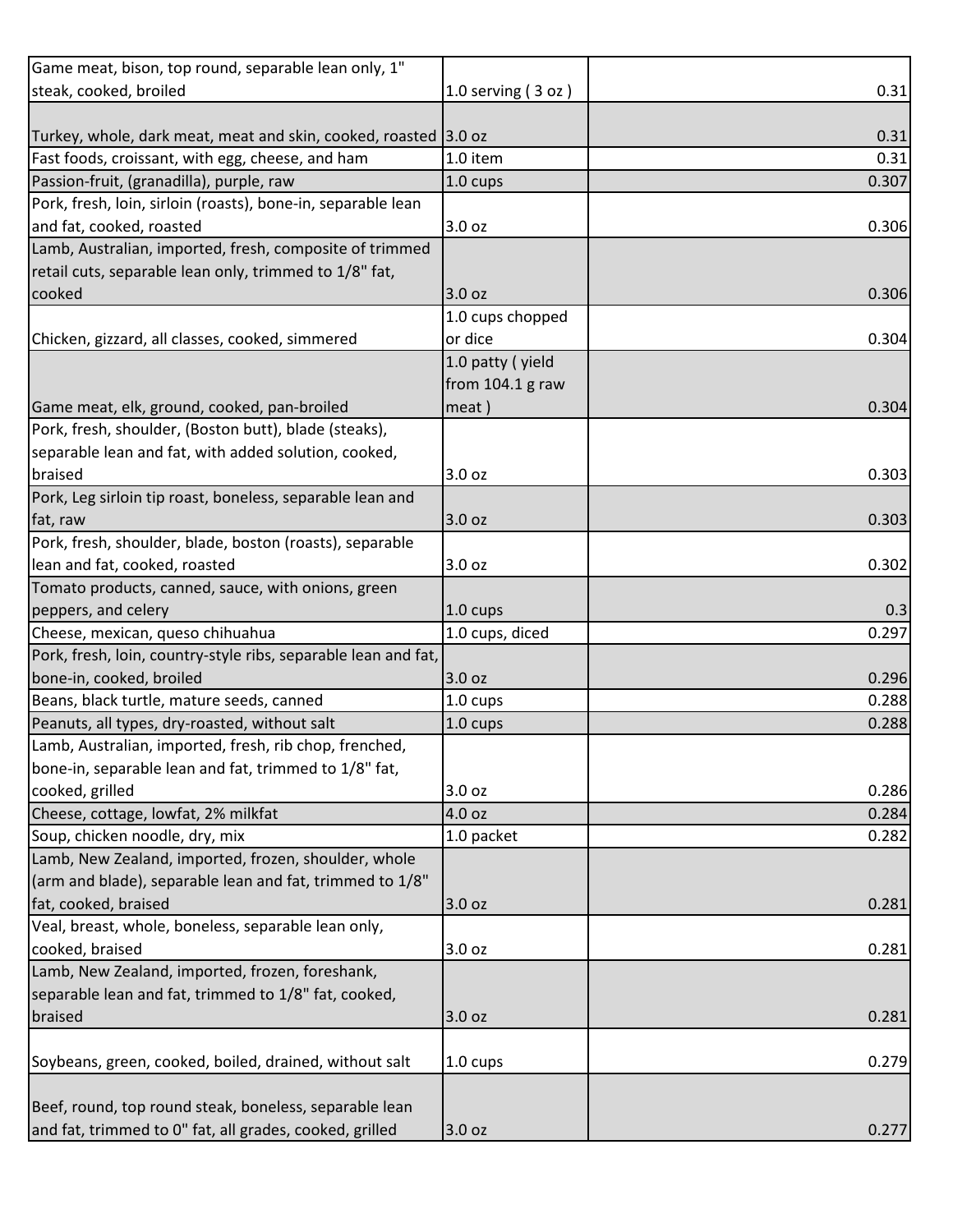| 1.0 steak<br>1.0 container (6 oz)<br>Pork, fresh, loin, whole, separable lean and fat, cooked,<br>3.0 oz<br>Cream puff, eclair, custard or cream filled, iced<br>4.0 oz<br>Beef, short loin, porterhouse steak, separable lean and<br>fat, trimmed to 1/8" fat, choice, raw<br>4.0 oz<br>Taro, tahitian, cooked, without salt<br>1.0 cups slices<br>0.271<br>Fish, roe, mixed species, cooked, dry heat<br>1.0 oz<br>Beef, top loin petite roast/filet, boneless, separable lean<br>and fat, trimmed to 1/8" fat, all grades, raw<br>4.0 oz<br>Pork, fresh, loin, blade (chops or roasts), boneless,<br>separable lean only, raw<br>4.0 oz<br>Beef, round, top round steak, boneless, separable lean<br>and fat, trimmed to 0" fat, choice, cooked, grilled<br>3.0 oz<br>Chicken, broilers or fryers, drumstick, meat and skin,<br>1.0 cups, chopped<br>cooked, stewed<br>or diced<br>Pork, fresh, loin, center rib (roasts), bone-in, separable<br>lean only, cooked, roasted<br>3.0 oz<br>Pie crust, deep dish, frozen, baked, made with enriched<br>1.0 pie crust<br>(average weight)<br>flour<br>Fish, trout, mixed species, cooked, dry heat<br>1.0 fillet<br>0.262<br>Game meat, bison, ribeye, separable lean only, 1" steak,<br>cooked, broiled<br>0.261<br>1.0 serving $(3 oz)$<br>Chicken, dark meat, thigh, meat only, with added solution,<br>4.0 oz<br>4.0 oz<br>Turkey, retail parts, thigh, meat and skin, cooked, roasted 3.0 oz<br>1.0 cups<br>3.0 oz<br>3.0 oz<br>1.0 cups<br>Beef, ribeye petite roast/filet, boneless, separable lean<br>only, trimmed to 0" fat, select, raw<br>4.0 oz<br>Beef, ribeye cap steak, boneless, separable lean only,<br>trimmed to 0" fat, choice, raw<br>4.0 oz<br>Lamb, Australian, imported, fresh, shoulder, blade,<br>separable lean only, trimmed to 1/8" fat, cooked, broiled<br>3.0 oz<br>Cornmeal, whole-grain, white<br>1.0 cups | Game meat, deer, loin, separable lean only, 1" steak,  |       |
|---------------------------------------------------------------------------------------------------------------------------------------------------------------------------------------------------------------------------------------------------------------------------------------------------------------------------------------------------------------------------------------------------------------------------------------------------------------------------------------------------------------------------------------------------------------------------------------------------------------------------------------------------------------------------------------------------------------------------------------------------------------------------------------------------------------------------------------------------------------------------------------------------------------------------------------------------------------------------------------------------------------------------------------------------------------------------------------------------------------------------------------------------------------------------------------------------------------------------------------------------------------------------------------------------------------------------------------------------------------------------------------------------------------------------------------------------------------------------------------------------------------------------------------------------------------------------------------------------------------------------------------------------------------------------------------------------------------------------------------------------------------------------------------------------------------------------------------------------------------------------------------------|--------------------------------------------------------|-------|
| 0.275<br>0.273<br>0.272<br>0.272<br>0.269<br>0.268<br>0.268<br>0.266<br>0.266<br>0.265<br>0.263<br>0.26<br>0.257<br>0.252<br>0.252<br>0.252<br>0.251<br>0.248<br>0.247<br>0.247<br>0.246<br>0.245                                                                                                                                                                                                                                                                                                                                                                                                                                                                                                                                                                                                                                                                                                                                                                                                                                                                                                                                                                                                                                                                                                                                                                                                                                                                                                                                                                                                                                                                                                                                                                                                                                                                                           | cooked, broiled                                        | 0.277 |
|                                                                                                                                                                                                                                                                                                                                                                                                                                                                                                                                                                                                                                                                                                                                                                                                                                                                                                                                                                                                                                                                                                                                                                                                                                                                                                                                                                                                                                                                                                                                                                                                                                                                                                                                                                                                                                                                                             |                                                        |       |
|                                                                                                                                                                                                                                                                                                                                                                                                                                                                                                                                                                                                                                                                                                                                                                                                                                                                                                                                                                                                                                                                                                                                                                                                                                                                                                                                                                                                                                                                                                                                                                                                                                                                                                                                                                                                                                                                                             | Yogurt, fruit, low fat, 9 g protein/8 oz               |       |
|                                                                                                                                                                                                                                                                                                                                                                                                                                                                                                                                                                                                                                                                                                                                                                                                                                                                                                                                                                                                                                                                                                                                                                                                                                                                                                                                                                                                                                                                                                                                                                                                                                                                                                                                                                                                                                                                                             |                                                        |       |
|                                                                                                                                                                                                                                                                                                                                                                                                                                                                                                                                                                                                                                                                                                                                                                                                                                                                                                                                                                                                                                                                                                                                                                                                                                                                                                                                                                                                                                                                                                                                                                                                                                                                                                                                                                                                                                                                                             | broiled                                                |       |
|                                                                                                                                                                                                                                                                                                                                                                                                                                                                                                                                                                                                                                                                                                                                                                                                                                                                                                                                                                                                                                                                                                                                                                                                                                                                                                                                                                                                                                                                                                                                                                                                                                                                                                                                                                                                                                                                                             |                                                        |       |
|                                                                                                                                                                                                                                                                                                                                                                                                                                                                                                                                                                                                                                                                                                                                                                                                                                                                                                                                                                                                                                                                                                                                                                                                                                                                                                                                                                                                                                                                                                                                                                                                                                                                                                                                                                                                                                                                                             |                                                        |       |
|                                                                                                                                                                                                                                                                                                                                                                                                                                                                                                                                                                                                                                                                                                                                                                                                                                                                                                                                                                                                                                                                                                                                                                                                                                                                                                                                                                                                                                                                                                                                                                                                                                                                                                                                                                                                                                                                                             |                                                        |       |
|                                                                                                                                                                                                                                                                                                                                                                                                                                                                                                                                                                                                                                                                                                                                                                                                                                                                                                                                                                                                                                                                                                                                                                                                                                                                                                                                                                                                                                                                                                                                                                                                                                                                                                                                                                                                                                                                                             |                                                        |       |
|                                                                                                                                                                                                                                                                                                                                                                                                                                                                                                                                                                                                                                                                                                                                                                                                                                                                                                                                                                                                                                                                                                                                                                                                                                                                                                                                                                                                                                                                                                                                                                                                                                                                                                                                                                                                                                                                                             |                                                        |       |
|                                                                                                                                                                                                                                                                                                                                                                                                                                                                                                                                                                                                                                                                                                                                                                                                                                                                                                                                                                                                                                                                                                                                                                                                                                                                                                                                                                                                                                                                                                                                                                                                                                                                                                                                                                                                                                                                                             |                                                        |       |
|                                                                                                                                                                                                                                                                                                                                                                                                                                                                                                                                                                                                                                                                                                                                                                                                                                                                                                                                                                                                                                                                                                                                                                                                                                                                                                                                                                                                                                                                                                                                                                                                                                                                                                                                                                                                                                                                                             |                                                        |       |
|                                                                                                                                                                                                                                                                                                                                                                                                                                                                                                                                                                                                                                                                                                                                                                                                                                                                                                                                                                                                                                                                                                                                                                                                                                                                                                                                                                                                                                                                                                                                                                                                                                                                                                                                                                                                                                                                                             |                                                        |       |
|                                                                                                                                                                                                                                                                                                                                                                                                                                                                                                                                                                                                                                                                                                                                                                                                                                                                                                                                                                                                                                                                                                                                                                                                                                                                                                                                                                                                                                                                                                                                                                                                                                                                                                                                                                                                                                                                                             |                                                        |       |
|                                                                                                                                                                                                                                                                                                                                                                                                                                                                                                                                                                                                                                                                                                                                                                                                                                                                                                                                                                                                                                                                                                                                                                                                                                                                                                                                                                                                                                                                                                                                                                                                                                                                                                                                                                                                                                                                                             |                                                        |       |
|                                                                                                                                                                                                                                                                                                                                                                                                                                                                                                                                                                                                                                                                                                                                                                                                                                                                                                                                                                                                                                                                                                                                                                                                                                                                                                                                                                                                                                                                                                                                                                                                                                                                                                                                                                                                                                                                                             |                                                        |       |
|                                                                                                                                                                                                                                                                                                                                                                                                                                                                                                                                                                                                                                                                                                                                                                                                                                                                                                                                                                                                                                                                                                                                                                                                                                                                                                                                                                                                                                                                                                                                                                                                                                                                                                                                                                                                                                                                                             |                                                        |       |
|                                                                                                                                                                                                                                                                                                                                                                                                                                                                                                                                                                                                                                                                                                                                                                                                                                                                                                                                                                                                                                                                                                                                                                                                                                                                                                                                                                                                                                                                                                                                                                                                                                                                                                                                                                                                                                                                                             |                                                        |       |
|                                                                                                                                                                                                                                                                                                                                                                                                                                                                                                                                                                                                                                                                                                                                                                                                                                                                                                                                                                                                                                                                                                                                                                                                                                                                                                                                                                                                                                                                                                                                                                                                                                                                                                                                                                                                                                                                                             |                                                        |       |
|                                                                                                                                                                                                                                                                                                                                                                                                                                                                                                                                                                                                                                                                                                                                                                                                                                                                                                                                                                                                                                                                                                                                                                                                                                                                                                                                                                                                                                                                                                                                                                                                                                                                                                                                                                                                                                                                                             |                                                        |       |
|                                                                                                                                                                                                                                                                                                                                                                                                                                                                                                                                                                                                                                                                                                                                                                                                                                                                                                                                                                                                                                                                                                                                                                                                                                                                                                                                                                                                                                                                                                                                                                                                                                                                                                                                                                                                                                                                                             |                                                        |       |
|                                                                                                                                                                                                                                                                                                                                                                                                                                                                                                                                                                                                                                                                                                                                                                                                                                                                                                                                                                                                                                                                                                                                                                                                                                                                                                                                                                                                                                                                                                                                                                                                                                                                                                                                                                                                                                                                                             |                                                        |       |
|                                                                                                                                                                                                                                                                                                                                                                                                                                                                                                                                                                                                                                                                                                                                                                                                                                                                                                                                                                                                                                                                                                                                                                                                                                                                                                                                                                                                                                                                                                                                                                                                                                                                                                                                                                                                                                                                                             |                                                        |       |
|                                                                                                                                                                                                                                                                                                                                                                                                                                                                                                                                                                                                                                                                                                                                                                                                                                                                                                                                                                                                                                                                                                                                                                                                                                                                                                                                                                                                                                                                                                                                                                                                                                                                                                                                                                                                                                                                                             |                                                        |       |
|                                                                                                                                                                                                                                                                                                                                                                                                                                                                                                                                                                                                                                                                                                                                                                                                                                                                                                                                                                                                                                                                                                                                                                                                                                                                                                                                                                                                                                                                                                                                                                                                                                                                                                                                                                                                                                                                                             |                                                        |       |
|                                                                                                                                                                                                                                                                                                                                                                                                                                                                                                                                                                                                                                                                                                                                                                                                                                                                                                                                                                                                                                                                                                                                                                                                                                                                                                                                                                                                                                                                                                                                                                                                                                                                                                                                                                                                                                                                                             |                                                        |       |
|                                                                                                                                                                                                                                                                                                                                                                                                                                                                                                                                                                                                                                                                                                                                                                                                                                                                                                                                                                                                                                                                                                                                                                                                                                                                                                                                                                                                                                                                                                                                                                                                                                                                                                                                                                                                                                                                                             |                                                        |       |
|                                                                                                                                                                                                                                                                                                                                                                                                                                                                                                                                                                                                                                                                                                                                                                                                                                                                                                                                                                                                                                                                                                                                                                                                                                                                                                                                                                                                                                                                                                                                                                                                                                                                                                                                                                                                                                                                                             |                                                        |       |
|                                                                                                                                                                                                                                                                                                                                                                                                                                                                                                                                                                                                                                                                                                                                                                                                                                                                                                                                                                                                                                                                                                                                                                                                                                                                                                                                                                                                                                                                                                                                                                                                                                                                                                                                                                                                                                                                                             |                                                        |       |
|                                                                                                                                                                                                                                                                                                                                                                                                                                                                                                                                                                                                                                                                                                                                                                                                                                                                                                                                                                                                                                                                                                                                                                                                                                                                                                                                                                                                                                                                                                                                                                                                                                                                                                                                                                                                                                                                                             | raw                                                    |       |
|                                                                                                                                                                                                                                                                                                                                                                                                                                                                                                                                                                                                                                                                                                                                                                                                                                                                                                                                                                                                                                                                                                                                                                                                                                                                                                                                                                                                                                                                                                                                                                                                                                                                                                                                                                                                                                                                                             | Pork, fresh, loin, blade (chops or roasts), boneless,  |       |
|                                                                                                                                                                                                                                                                                                                                                                                                                                                                                                                                                                                                                                                                                                                                                                                                                                                                                                                                                                                                                                                                                                                                                                                                                                                                                                                                                                                                                                                                                                                                                                                                                                                                                                                                                                                                                                                                                             | separable lean and fat only, raw                       |       |
|                                                                                                                                                                                                                                                                                                                                                                                                                                                                                                                                                                                                                                                                                                                                                                                                                                                                                                                                                                                                                                                                                                                                                                                                                                                                                                                                                                                                                                                                                                                                                                                                                                                                                                                                                                                                                                                                                             |                                                        |       |
|                                                                                                                                                                                                                                                                                                                                                                                                                                                                                                                                                                                                                                                                                                                                                                                                                                                                                                                                                                                                                                                                                                                                                                                                                                                                                                                                                                                                                                                                                                                                                                                                                                                                                                                                                                                                                                                                                             |                                                        |       |
|                                                                                                                                                                                                                                                                                                                                                                                                                                                                                                                                                                                                                                                                                                                                                                                                                                                                                                                                                                                                                                                                                                                                                                                                                                                                                                                                                                                                                                                                                                                                                                                                                                                                                                                                                                                                                                                                                             | Cereals ready-to-eat, rice, puffed, fortified          |       |
|                                                                                                                                                                                                                                                                                                                                                                                                                                                                                                                                                                                                                                                                                                                                                                                                                                                                                                                                                                                                                                                                                                                                                                                                                                                                                                                                                                                                                                                                                                                                                                                                                                                                                                                                                                                                                                                                                             | Veal, breast, whole, boneless, separable lean and fat, |       |
|                                                                                                                                                                                                                                                                                                                                                                                                                                                                                                                                                                                                                                                                                                                                                                                                                                                                                                                                                                                                                                                                                                                                                                                                                                                                                                                                                                                                                                                                                                                                                                                                                                                                                                                                                                                                                                                                                             | cooked, braised                                        |       |
|                                                                                                                                                                                                                                                                                                                                                                                                                                                                                                                                                                                                                                                                                                                                                                                                                                                                                                                                                                                                                                                                                                                                                                                                                                                                                                                                                                                                                                                                                                                                                                                                                                                                                                                                                                                                                                                                                             | Veal, shank (fore and hind), separable lean and fat,   |       |
|                                                                                                                                                                                                                                                                                                                                                                                                                                                                                                                                                                                                                                                                                                                                                                                                                                                                                                                                                                                                                                                                                                                                                                                                                                                                                                                                                                                                                                                                                                                                                                                                                                                                                                                                                                                                                                                                                             | cooked, braised                                        |       |
|                                                                                                                                                                                                                                                                                                                                                                                                                                                                                                                                                                                                                                                                                                                                                                                                                                                                                                                                                                                                                                                                                                                                                                                                                                                                                                                                                                                                                                                                                                                                                                                                                                                                                                                                                                                                                                                                                             | Spinach, canned, regular pack, solids and liquids      |       |
|                                                                                                                                                                                                                                                                                                                                                                                                                                                                                                                                                                                                                                                                                                                                                                                                                                                                                                                                                                                                                                                                                                                                                                                                                                                                                                                                                                                                                                                                                                                                                                                                                                                                                                                                                                                                                                                                                             |                                                        |       |
|                                                                                                                                                                                                                                                                                                                                                                                                                                                                                                                                                                                                                                                                                                                                                                                                                                                                                                                                                                                                                                                                                                                                                                                                                                                                                                                                                                                                                                                                                                                                                                                                                                                                                                                                                                                                                                                                                             |                                                        |       |
|                                                                                                                                                                                                                                                                                                                                                                                                                                                                                                                                                                                                                                                                                                                                                                                                                                                                                                                                                                                                                                                                                                                                                                                                                                                                                                                                                                                                                                                                                                                                                                                                                                                                                                                                                                                                                                                                                             |                                                        |       |
|                                                                                                                                                                                                                                                                                                                                                                                                                                                                                                                                                                                                                                                                                                                                                                                                                                                                                                                                                                                                                                                                                                                                                                                                                                                                                                                                                                                                                                                                                                                                                                                                                                                                                                                                                                                                                                                                                             |                                                        |       |
|                                                                                                                                                                                                                                                                                                                                                                                                                                                                                                                                                                                                                                                                                                                                                                                                                                                                                                                                                                                                                                                                                                                                                                                                                                                                                                                                                                                                                                                                                                                                                                                                                                                                                                                                                                                                                                                                                             |                                                        |       |
|                                                                                                                                                                                                                                                                                                                                                                                                                                                                                                                                                                                                                                                                                                                                                                                                                                                                                                                                                                                                                                                                                                                                                                                                                                                                                                                                                                                                                                                                                                                                                                                                                                                                                                                                                                                                                                                                                             |                                                        |       |
|                                                                                                                                                                                                                                                                                                                                                                                                                                                                                                                                                                                                                                                                                                                                                                                                                                                                                                                                                                                                                                                                                                                                                                                                                                                                                                                                                                                                                                                                                                                                                                                                                                                                                                                                                                                                                                                                                             |                                                        |       |
|                                                                                                                                                                                                                                                                                                                                                                                                                                                                                                                                                                                                                                                                                                                                                                                                                                                                                                                                                                                                                                                                                                                                                                                                                                                                                                                                                                                                                                                                                                                                                                                                                                                                                                                                                                                                                                                                                             |                                                        |       |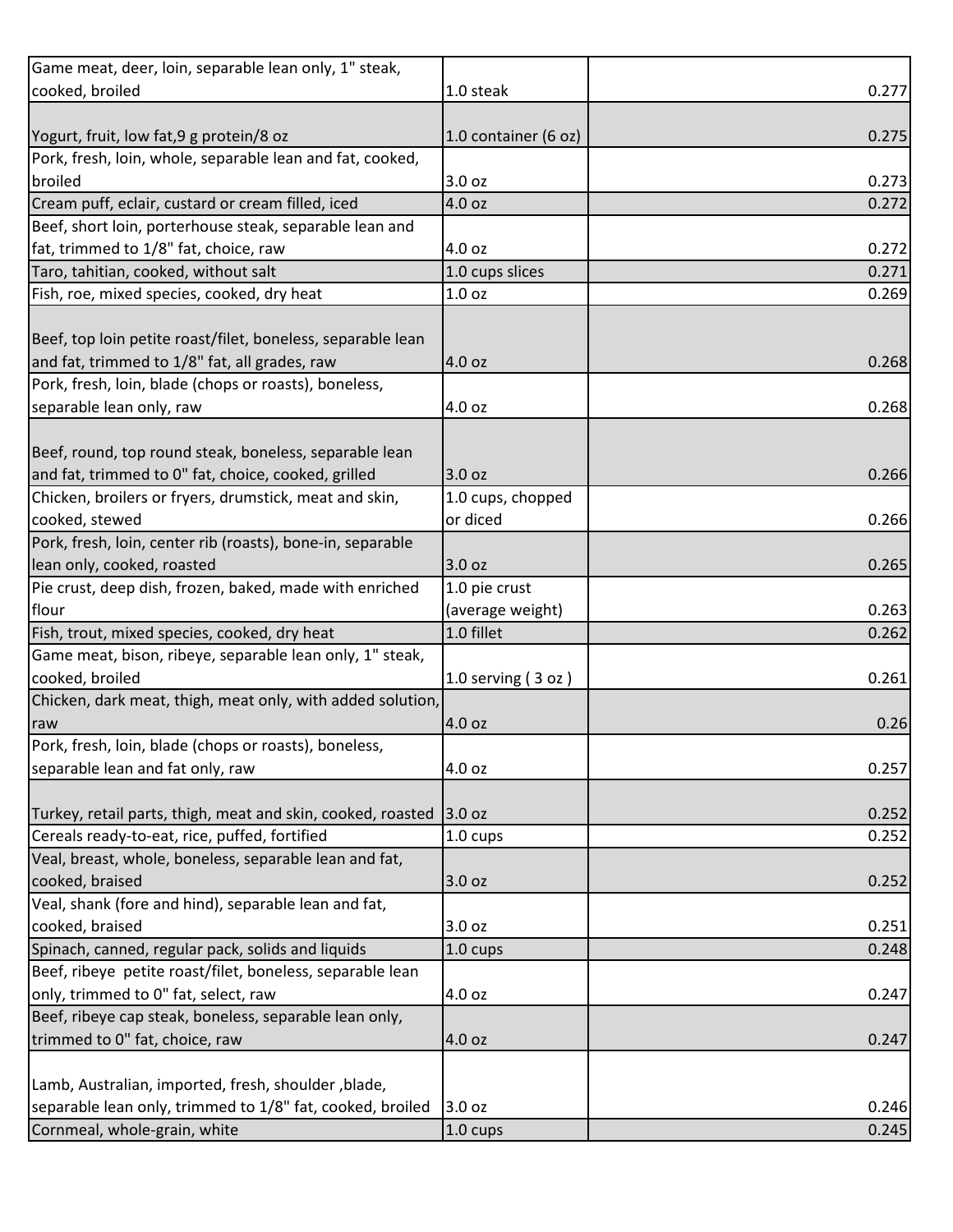| Cowpeas (blackeyes), immature seeds, cooked, boiled,        |                      |       |
|-------------------------------------------------------------|----------------------|-------|
| drained, without salt                                       | 1.0 cups             | 0.244 |
| Nuts, chestnuts, european, raw, unpeeled                    | 1.0 cups             | 0.244 |
| Asparagus, canned, drained solids                           | 1.0 cups             | 0.242 |
|                                                             |                      |       |
| Yogurt, plain, whole milk                                   | 1.0 container (6 oz) | 0.241 |
|                                                             |                      |       |
| Lamb, Australian, imported, fresh, foreshank, separable     |                      |       |
| lean only, trimmed to 1/8" fat, cooked, braised             | 3.0 oz               | 0.241 |
|                                                             |                      |       |
| Tomato products, canned, sauce, with tomato tidbits         | 1.0 cups             | 0.237 |
| Lamb, shoulder, arm, separable lean and fat, trimmed to     |                      |       |
| 1/8" fat, cooked, broiled                                   | 3.0 oz               | 0.23  |
| Cheese, ricotta, part skim milk                             | 0.5 cups             | 0.229 |
| Pork, fresh, loin, blade (roasts), boneless, separable lean |                      |       |
| and fat, cooked, roasted                                    | 3.0 oz               | 0.229 |
| Egg, whole, raw, fresh                                      | 1.0 large            | 0.229 |
| Egg, whole, cooked, fried                                   | 1.0 large            | 0.228 |
|                                                             | 1.0 unit (yield from |       |
|                                                             | 1 lb ready-to-cook   |       |
| Chicken, broilers or fryers, giblets, raw                   | chicken)             | 0.227 |
|                                                             |                      |       |
| Pork, fresh, leg (ham), whole, separable lean and fat, raw  | 4.0 oz               | 0.226 |
|                                                             |                      |       |
| Cream, fluid, heavy whipping                                | 1.0 cups, whipped    | 0.226 |
| Potatoes, scalloped, home-prepared with butter              | 1.0 cups             | 0.225 |
| Fast foods, biscuit, with egg and bacon                     | 1.0 biscuit          | 0.225 |
| Peppers, pasilla, dried                                     | 1.0 pepper           | 0.224 |
| Lamb, Australian, imported, fresh, shoulder, arm,           |                      |       |
| separable lean and fat, trimmed to 1/8" fat, cooked,        |                      |       |
| braised                                                     | 3.0 oz               | 0.224 |
| Puddings, chocolate, dry mix, regular, prepared with        |                      |       |
| whole milk                                                  | 0.5 cups             | 0.223 |
|                                                             |                      |       |
| Turkey, ground, 93% lean, 7% fat, pan-broiled crumbles      | 3.0 oz               | 0.223 |
|                                                             |                      |       |
| Lamb, Australian, imported, fresh, foreshank, separable     |                      |       |
| lean and fat, trimmed to 1/8" fat, cooked, braised          | 3.0 <sub>oz</sub>    | 0.223 |
| Beef, round, top round, steak, separable lean and fat,      |                      |       |
| trimmed to 1/8" fat, prime, cooked, broiled                 | 3.0 oz               | 0.221 |
| Peanuts, valencia, oil-roasted, without salt                | 1.0 cups             | 0.22  |
| Beef, chuck, short ribs, boneless, separable lean only,     |                      |       |
| trimmed to 0" fat, choice, cooked, braised                  | 3.0 oz               | 0.218 |
| Pork, fresh, loin, blade (chops), boneless, separable lean  |                      |       |
| only, boneless, cooked, broiled                             | 3.0 oz               | 0.218 |
|                                                             | 1.0 patty (yield     |       |
|                                                             | from $112.7$ g raw   |       |
| Game meat, bison, ground, cooked, pan-broiled               | meat)                | 0.215 |
| Milk substitutes, fluid, with lauric acid oil               | 1.0 cups             | 0.215 |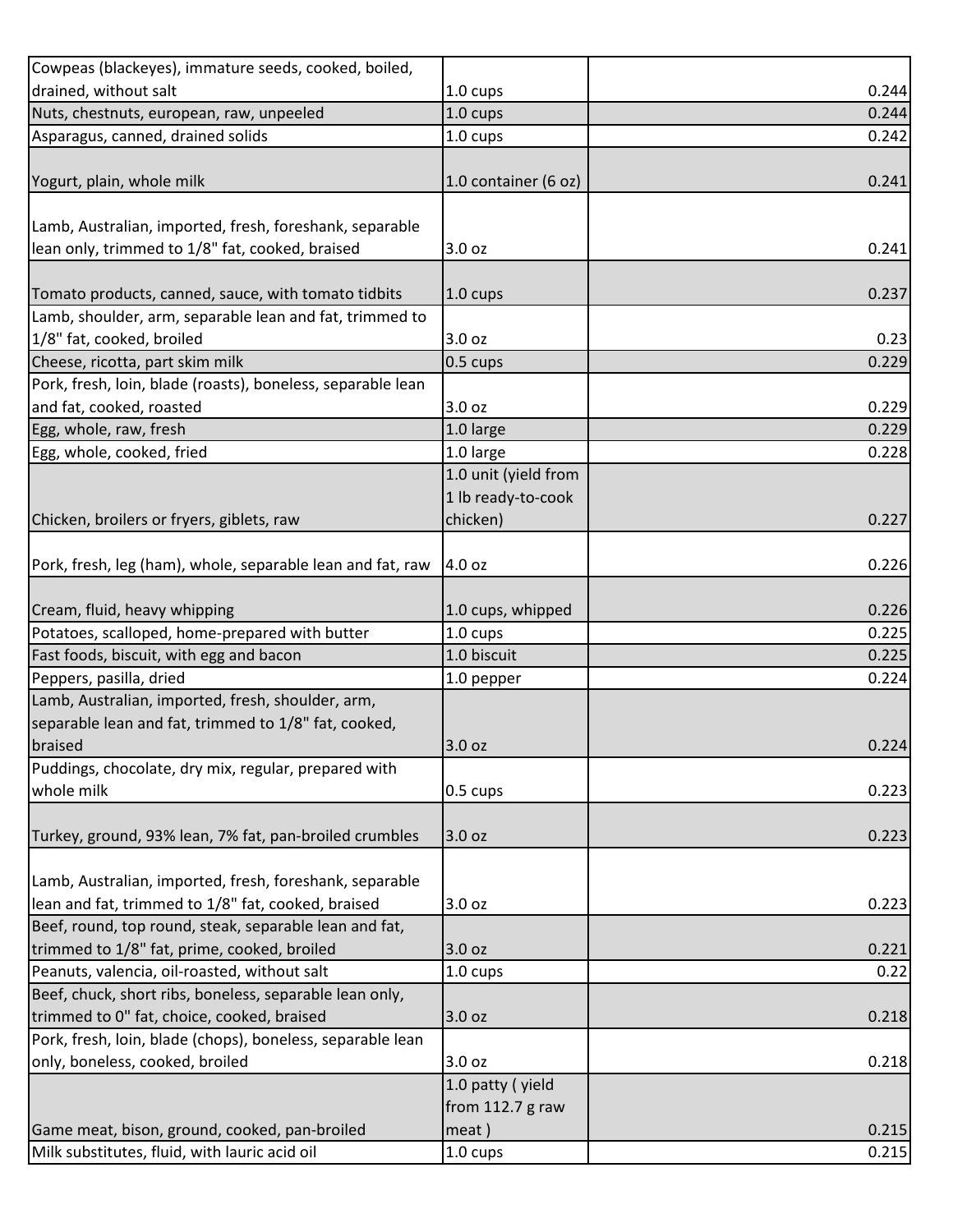| Tree fern, cooked, without salt                             | 0.5 cups, chopped    | 0.213 |
|-------------------------------------------------------------|----------------------|-------|
| Beef, short loin, porterhouse steak, separable lean only,   |                      |       |
| trimmed to 0" fat, choice, cooked, broiled                  | 3.0 oz               | 0.212 |
| Toaster pastries, fruit, toasted (include apple, blueberry, |                      |       |
| cherry, strawberry)                                         | 1.0 pastry           | 0.212 |
| Pork, cured, ham, shank, bone-in, separable lean only,      |                      |       |
| unheated                                                    | 3.0 oz               | 0.212 |
| Chicken, broilers or fryers, meat and skin and giblets and  |                      |       |
| neck, cooked, fried, batter                                 | 3.0 oz               | 0.211 |
| Cowpeas (blackeyes), immature seeds, raw                    | 1.0 cups             | 0.21  |
| Crustaceans, crab, queen, cooked, moist heat                | 3.0 oz               | 0.207 |
|                                                             | 1.0 serving 4 oz     |       |
| Puddings, rice, ready-to-eat                                | pudding cups         | 0.207 |
| Plantains, yellow, raw                                      | 1.0 plantain         | 0.205 |
|                                                             |                      |       |
| Turkey, all classes, leg, meat and skin, cooked, roasted    | 3.0 oz               | 0.205 |
| Currants, zante, dried                                      | 1.0 cups             | 0.204 |
| Lamb, loin, separable lean and fat, trimmed to 1/8" fat,    |                      |       |
| choice, cooked, roasted                                     | 3.0 oz               | 0.204 |
| Beef, round, top round, separable lean and fat, trimmed     |                      |       |
| to 1/8" fat, select, cooked, braised                        | 3.0 oz               | 0.204 |
|                                                             |                      |       |
| Beef, loin, top sirloin petite roast, boneless, separable   |                      |       |
| lean only, trimmed to 0" fat, select, cooked, roasted       | 3.0 oz               | 0.204 |
| Lamb, shoulder, blade, separable lean and fat, trimmed to   |                      |       |
| 1/8" fat, choice, cooked, roasted                           | 3.0 oz               | 0.204 |
|                                                             | 1.0 piece $(1/12$ of |       |
| Cake, chocolate, prepared from recipe without frosting      | 9" dia)              | 0.202 |
| Pork, fresh, loin, top loin (roasts), boneless, separable   |                      |       |
| lean only, cooked, roasted                                  | 3.0 oz               | 0.201 |
|                                                             |                      |       |
| Tomato products, canned, puree, without salt added          | $1.0 \text{ cups}$   | 0.2   |
| Tomato products, canned, puree, with salt added             | 1.0 cups             | 0.2   |
| Pasta, whole-wheat, dry (Includes foods for USDA's Food     |                      |       |
| Distribution Program)                                       | 1.0 cups spaghetti   | 0.198 |
| Noodles, egg, spinach, enriched, cooked                     | 1.0 cups             | 0.197 |
|                                                             | 1.0 pita, large (6-  |       |
| Bread, pita, white, enriched                                | $1/2$ " dia)         | 0.196 |
| Lamb, rib, separable lean and fat, trimmed to 1/8" fat,     |                      |       |
| choice, cooked, broiled                                     | 3.0 oz               | 0.196 |
|                                                             | 1.0 unit (yield from |       |
| Chicken, broilers or fryers, dark meat, meat and skin,      | 1 lb ready-to-cook   |       |
| cooked, stewed                                              | chicken)             | 0.195 |
| Fish, herring, Atlantic, pickled                            | 1.0 cups             | 0.195 |
| Beef, chuck, top blade, separable lean only, trimmed to 0"  |                      |       |
| fat, select, cooked, broiled                                | 3.0 oz               | 0.194 |
| Egg, whole, cooked, poached                                 | 1.0 large            | 0.194 |
|                                                             |                      |       |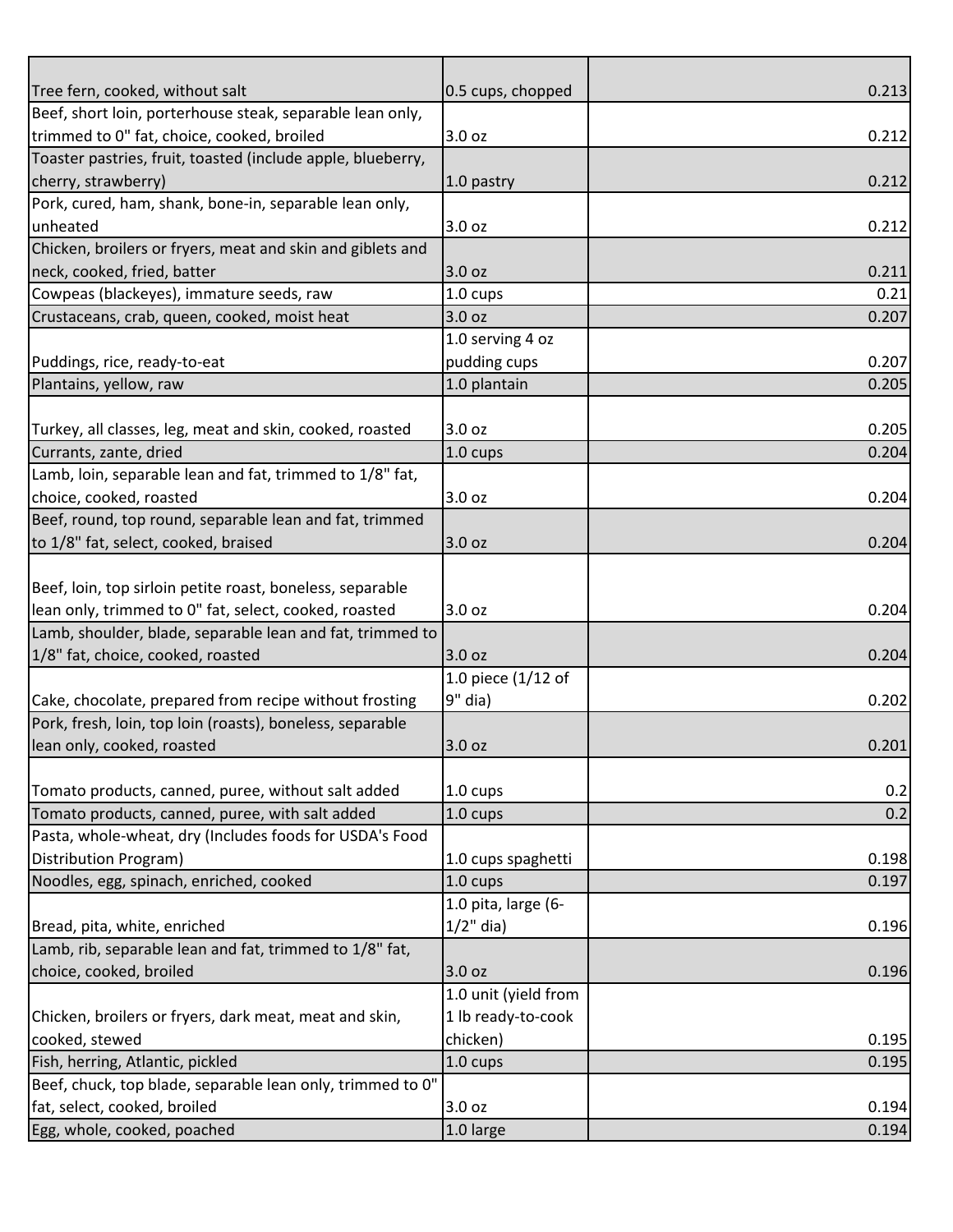| Frozen novelties, No Sugar Added, FUDGSICLE pops                               | 1.0 serving            | 0.193 |
|--------------------------------------------------------------------------------|------------------------|-------|
| Peas, green, raw                                                               | 1.0 cups               | 0.191 |
| Pork, cured, ham, rump, bone-in, separable lean only,                          |                        |       |
| unheated                                                                       | 3.0 oz                 | 0.191 |
| Squab, (pigeon), meat and skin, raw                                            | 3.0 oz                 | 0.19  |
| Pork, fresh, variety meats and by-products, brain, cooked,                     |                        |       |
| braised                                                                        | 3.0 oz                 | 0.19  |
| Tomato juice, canned, without salt added                                       | 1.0 cups               | 0.19  |
| Tomato juice, canned, with salt added                                          | 1.0 cups               | 0.19  |
| Chicken, stewing, meat and skin, and giblets and neck,                         |                        |       |
| cooked, stewed                                                                 | 3.0 oz                 | 0.188 |
| Cheese, cottage, lowfat, 1% milkfat                                            | 4.0 oz                 | 0.186 |
| Fish, salmon, chum, cooked, dry heat                                           | 3.0 oz                 | 0.186 |
| Peas, mature seeds, sprouted, raw                                              | 1.0 cups               | 0.186 |
|                                                                                |                        |       |
| Asparagus, frozen, cooked, boiled, drained, without salt                       | 1.0 cups               | 0.185 |
| Chicken, broilers or fryers, back, meat only, raw                              | 4.0 oz                 | 0.185 |
| Pork, cured, ham, shank, bone-in, separable lean and fat,                      |                        |       |
| unheated                                                                       | 3.0 oz                 | 0.185 |
| Cheese, cottage, creamed, large or small curd                                  | 4.0 oz                 | 0.184 |
| Plantains, yellow, baked                                                       | 1.0 cups               | 0.181 |
| Beef, shank crosscuts, separable lean only, trimmed to                         |                        |       |
| 1/4" fat, choice, cooked, simmered                                             | 3.0 oz                 | 0.178 |
| Lamb, shoulder, blade, separable lean and fat, trimmed to                      |                        |       |
| 1/8" fat, choice, cooked, braised                                              | 3.0 oz                 | 0.178 |
| Lamb, rib, separable lean and fat, trimmed to 1/8" fat,                        |                        |       |
| choice, cooked, roasted                                                        | 3.0 oz                 | 0.178 |
|                                                                                | 6.0 cracker 1          |       |
| Crackers, cheese, sandwich-type with cheese filling                            | cracker = $6.5g$       | 0.178 |
| Peas and carrots, frozen, cooked, boiled, drained, without 1.0 package (10 oz) |                        |       |
| salt                                                                           | yields                 | 0.178 |
| Nuts, butternuts, dried                                                        | 1.0 cups               | 0.178 |
| Seeds, pumpkin and squash seed kernels, roasted, with                          |                        |       |
| salt added                                                                     | 1.0 cups               | 0.177 |
|                                                                                |                        |       |
| Amaranth leaves, cooked, boiled, drained, without salt                         | $1.0 \text{ cups}$     | 0.177 |
| Turkey from whole, light meat, meat only, with added                           |                        |       |
| solution, cooked, roasted                                                      | 3.0 oz                 | 0.177 |
|                                                                                |                        |       |
| Apricots, dehydrated (low-moisture), sulfured, uncooked                        | $1.0 \text{ cups}$     | 0.176 |
| Snacks, KELLOGG, KELLOGG'S RICE KRISPIES TREATS                                |                        |       |
| Squares                                                                        | 1.0 serving            | 0.176 |
| Fish, seatrout, mixed species, cooked, dry heat                                | 3.0 oz                 | 0.176 |
| DIGIORNO Pizza, cheese topping, rising crust, frozen,                          |                        |       |
| baked                                                                          | 1.0 slice $1/4$ of pie | 0.176 |
| Potatoes, mashed, dehydrated, prepared from granules                           |                        |       |
| with milk, water and margarine added                                           | 1.0 cups               | 0.174 |
| Turkey, whole, breast, meat only, cooked, roasted                              | 3.0 oz                 | 0.174 |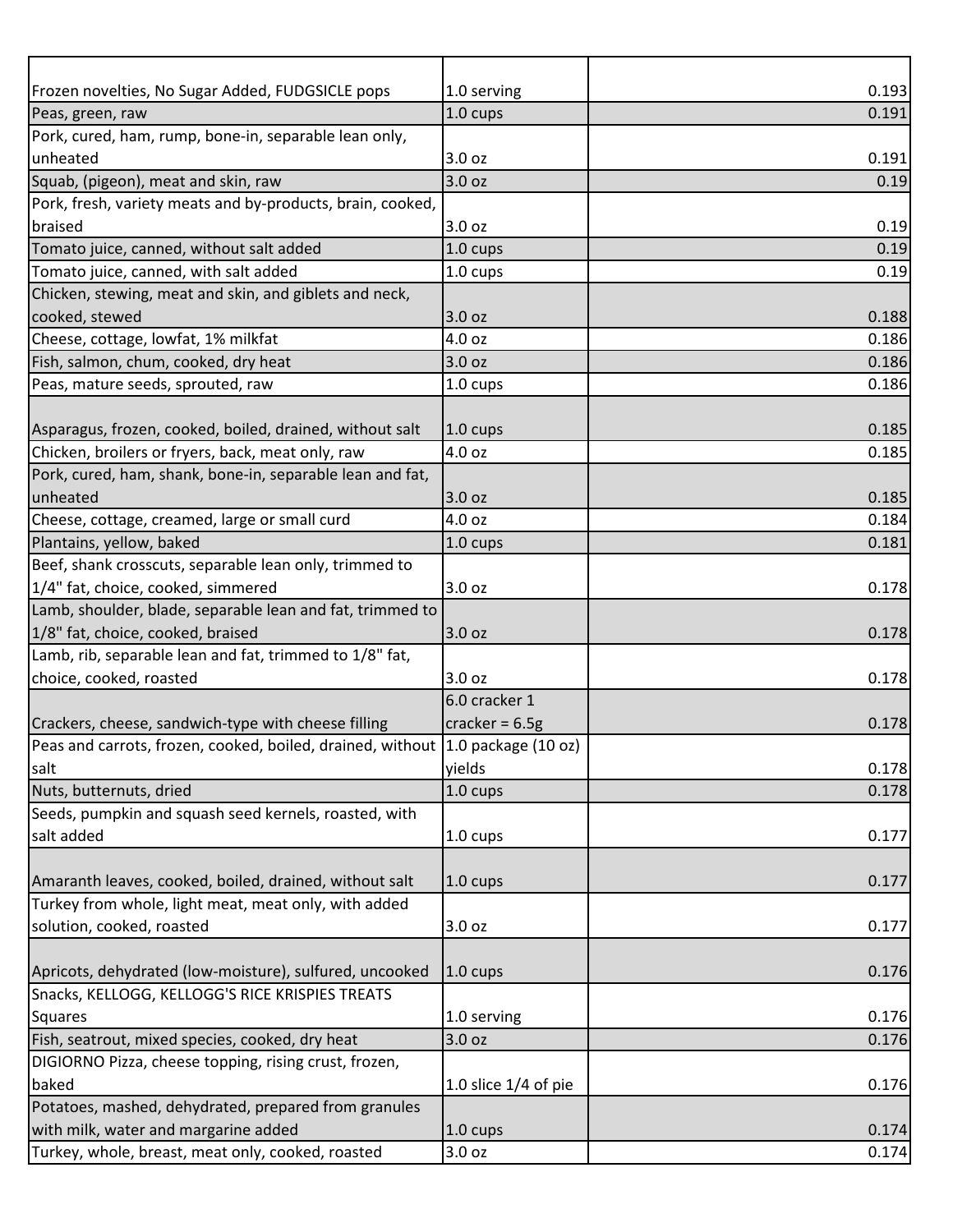| Egg substitute, powder                                                    | 0.35 oz            | 0.174 |
|---------------------------------------------------------------------------|--------------------|-------|
| Beef, brisket, flat half, boneless, separable lean and fat,               |                    |       |
| trimmed to 0" fat, choice, raw                                            | 4.0 oz             | 0.174 |
| Fish, salmon, pink, canned, drained solids                                | 3.0 oz             | 0.172 |
|                                                                           |                    |       |
| Mollusks, oyster, eastern, cooked, breaded and fried                      | 3.0 oz             | 0.172 |
| Focaccia, Italian flatbread, plain                                        | 1.0 piece          | 0.172 |
| Fish, herring, Pacific, raw                                               | 3.0 oz             | 0.17  |
| Pork, cured, ham, rump, bone-in, separable lean and fat,                  |                    |       |
| unheated                                                                  | 3.0 oz             | 0.169 |
| Soup, chicken, canned, chunky, ready-to-serve                             | 1.0 cups           | 0.169 |
| Barley flour or meal                                                      | 1.0 cups           | 0.169 |
|                                                                           |                    |       |
| Biscuits, plain or buttermilk, refrigerated dough, higher fat 1.0 biscuit |                    | 0.168 |
| Snacks, crisped rice bar, chocolate chip                                  | 1.0 bar $(1 oz)$   | 0.168 |
|                                                                           |                    |       |
| Jute, potherb, cooked, boiled, drained, without salt                      | 1.0 cups           | 0.167 |
| POPEYES, biscuit                                                          | 1.0 biscuit        | 0.166 |
| Chicken, broilers or fryers, meat and skin, cooked, fried,                |                    |       |
| flour                                                                     | 3.0 oz             | 0.164 |
|                                                                           |                    |       |
| Turkey, drumstick, from whole bird, meat only, raw                        | 4.0 oz             | 0.164 |
|                                                                           |                    |       |
| Beef, chuck eye roast, boneless, America's Beef Roast,                    |                    |       |
| separable lean and fat, trimmed to 0" fat, all grades, raw                | 4.0 oz             | 0.164 |
| Lima beans, immature seeds, cooked, boiled, drained,                      |                    |       |
| without salt                                                              | 1.0 cups           | 0.163 |
|                                                                           |                    |       |
| Potatoes, mashed, dehydrated, prepared from granules                      |                    |       |
| without milk, whole milk and butter added                                 | $1.0 \text{ cups}$ | 0.162 |
| Grapefruit juice, white, frozen concentrate, unsweetened,                 |                    |       |
| undiluted                                                                 | 1.0 can (6 fl oz)  | 0.161 |
| Cheese, cottage, creamed, with fruit                                      | 4.0 oz             | 0.16  |
| Chicken, broilers or fryers, leg, meat and skin, cooked,                  |                    |       |
| roasted                                                                   | 3.0 oz             | 0.159 |
| Milk, canned, condensed, sweetened                                        | $1.0 f$ l oz       | 0.159 |
|                                                                           | 1.0 piece (1/12 of |       |
| Cake, yellow, prepared from recipe without frosting                       | $8"$ dia)          | 0.158 |
| Fish, salmon, pink, canned, without salt, solids with bone                |                    |       |
| and liquid                                                                | 3.0 oz             | 0.158 |
| Martha White Foods, Martha White's Buttermilk Biscuit                     |                    |       |
| Mix, dry                                                                  | 1.0 serving        | 0.156 |
| Fish, burbot, cooked, dry heat                                            | 1.0 fillet         | 0.155 |
| Chicken, broiler, rotisserie, BBQ, back meat only                         | 3.0 oz             | 0.154 |
|                                                                           |                    |       |
| Corn, sweet, yellow, canned, vacuum pack, regular pack                    | 1.0 cups           | 0.153 |
| Mollusks, oyster, eastern, wild, cooked, moist heat                       | 3.0 oz             | 0.153 |
| Nuts, almond butter, plain, with salt added                               | 1.0 tbsp           | 0.15  |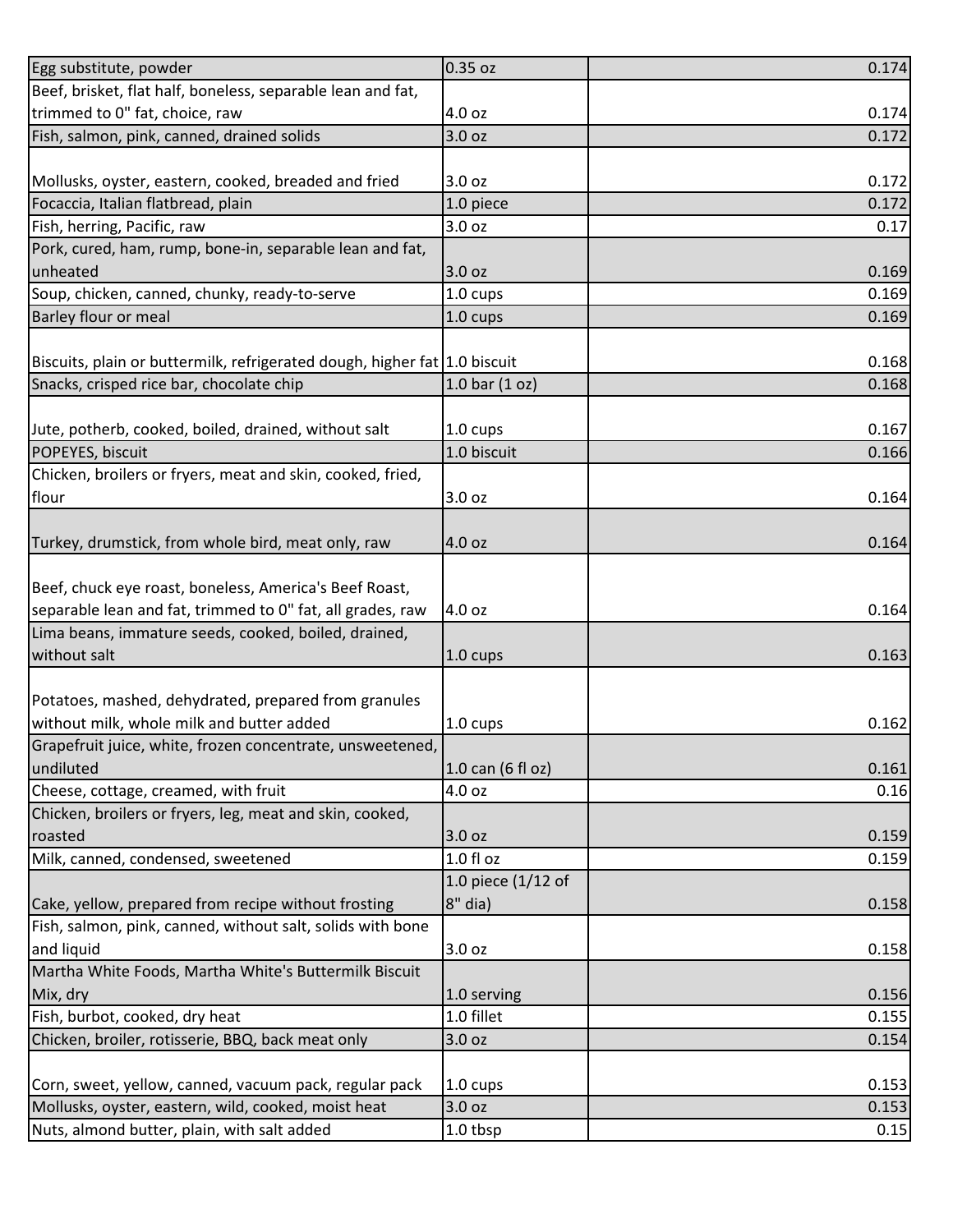| Cream, fluid, light whipping                                 | 1.0 cups, whipped    | 0.15  |
|--------------------------------------------------------------|----------------------|-------|
| Infant formula, ABBOTT NUTRITION, SIMILAC, GO AND            |                      |       |
| GROW, ready-to-feed, with ARA and DHA                        | 5.0 fl oz            | 0.15  |
|                                                              |                      | 0.15  |
| Broccoli, frozen, chopped, unprepared                        | 1.0 cups             |       |
| Garlic, raw                                                  | 1.0 cups             | 0.15  |
| Beef, ground, 90% lean meat / 10% fat, patty, cooked,        |                      |       |
| broiled                                                      | 3.0 oz               | 0.15  |
| Cereals, corn grits, white, regular and quick, enriched,     |                      |       |
| cooked with water, without salt                              | 1.0 cups             | 0.149 |
| Cereals, corn grits, white, regular and quick, enriched,     |                      |       |
| cooked with water, with salt                                 | 1.0 cups             | 0.149 |
| Broccoli, frozen, chopped, cooked, boiled, drained,          |                      |       |
| without salt                                                 | 1.0 cups             | 0.149 |
| Egg, yolk, raw, frozen, sugared, pasteurized                 | 1.0 <sub>oz</sub>    | 0.148 |
| Beef, round, top round, steak, separable lean and fat,       |                      |       |
| trimmed to 1/8" fat, choice, cooked, broiled                 | 3.0 oz               | 0.147 |
| Bread, cheese                                                | 1.0 slice            | 0.145 |
|                                                              |                      |       |
| Peaches, dehydrated (low-moisture), sulfured, stewed         | 1.0 cups             | 0.145 |
|                                                              | 1.0 slice (average   |       |
| Bread, pan dulce, sweet yeast bread                          | weight of 1 slice)   | 0.145 |
| Egg, white, raw, fresh                                       | 1.0 large            | 0.145 |
| Pork sausage, link/patty, reduced fat, unprepared            | 3.0 oz               | 0.145 |
| Fish, mackerel, spanish, raw                                 | 3.0 oz               | 0.145 |
| Peas, edible-podded, frozen, unprepared                      | 1.0 cups             | 0.144 |
|                                                              | 1.0 potato large (3" |       |
| Potatoes, Russet, flesh and skin, baked                      | to 4-1/4" dia.       | 0.144 |
| Cereals, CREAM OF WHEAT, instant, dry                        | 1.0 tbsp             | 0.14  |
| Sausage, chicken, beef, pork, skinless, smoked               | 1.0 link             | 0.139 |
| Cheese, camembert                                            | 1.0 <sub>oz</sub>    | 0.138 |
|                                                              | 1.0 unit (yield from |       |
|                                                              | 1 lb ready-to-cook   |       |
| Chicken, broilers or fryers, leg, meat only, cooked, fried   | chicken)             | 0.138 |
|                                                              | 1.0 piece $(1/12$ of |       |
| Cake, angelfood, commercially prepared                       | 12 oz cake)          | 0.137 |
| Frankfurter, pork                                            | 1.0 link             |       |
|                                                              |                      | 0.136 |
| Beef, rib, small end (ribs 10-12), separable lean and fat,   |                      |       |
| trimmed to 1/8" fat, choice, cooked, roasted                 |                      | 0.136 |
|                                                              | 3.0 oz               |       |
| Fish, salmon, coho, wild, cooked, moist heat                 | 3.0 oz               | 0.135 |
| Cereals, corn grits, yellow, regular and quick, enriched,    |                      |       |
| cooked with water, without salt                              | 1.0 cups             | 0.135 |
| Beef, brisket, flat half, separable lean and fat, trimmed to |                      |       |
| 0" fat, select, cooked, braised                              | 3.0 oz               | 0.134 |
| Sausage, turkey, fresh, raw                                  | 1.0 serving          | 0.133 |
| Cracker, meal                                                | 1.0 oz               | 0.133 |
|                                                              |                      |       |
| Tomatoes, red, ripe, canned, packed in tomato juice          | $1.0 \text{ cups}$   | 0.132 |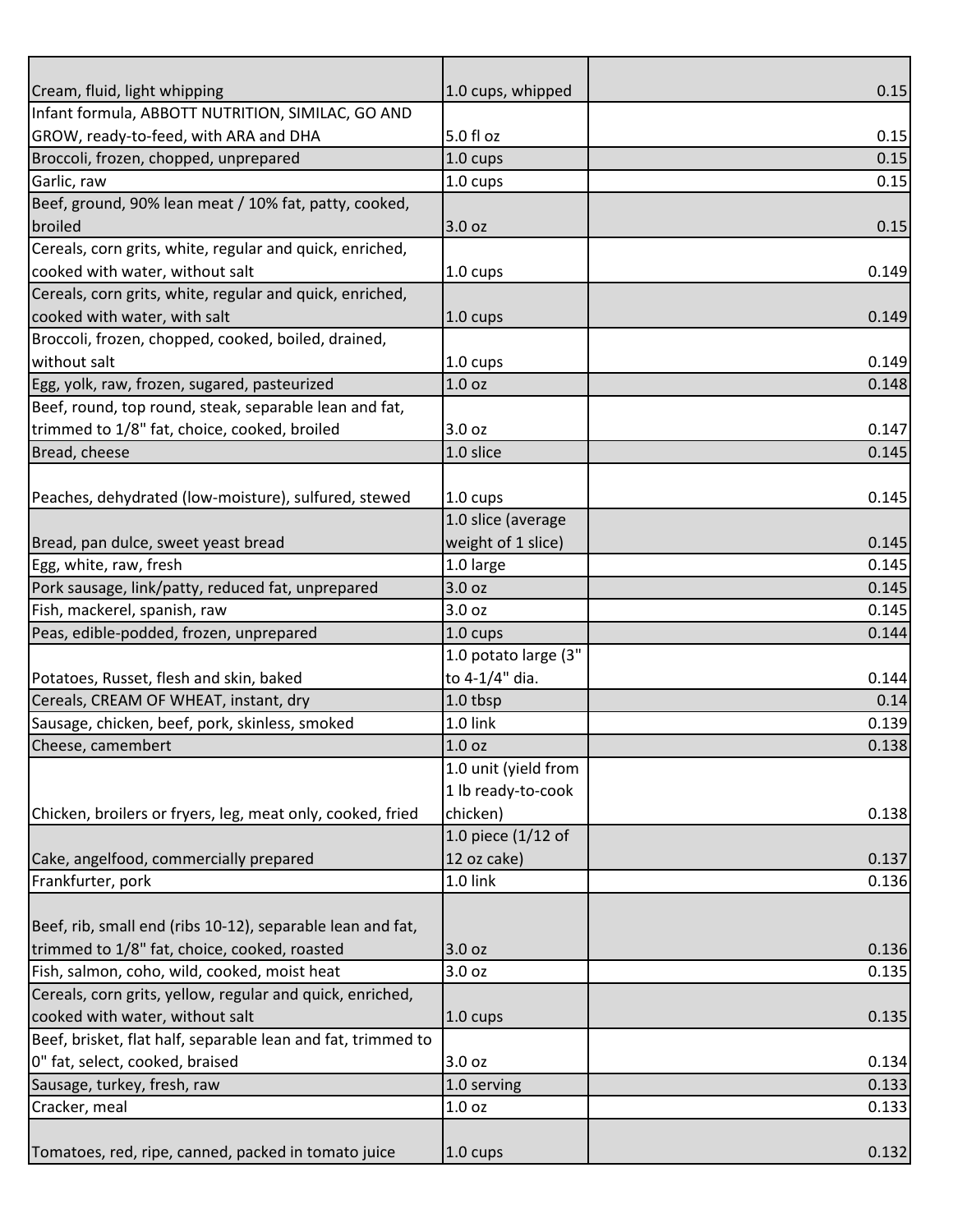| Beef, top sirloin, steak, separable lean only, trimmed to 0"   |                     |       |
|----------------------------------------------------------------|---------------------|-------|
| fat, choice, cooked, broiled                                   | 3.0 oz              | 0.132 |
|                                                                |                     |       |
| Pork, fresh, variety meats and by-products, pancreas, raw      | 1.0 oz              | 0.13  |
| Oat flour, partially debranned                                 | 1.0 cups            | 0.13  |
| Cress, garden, raw                                             | 1.0 cups            | 0.13  |
|                                                                |                     |       |
| Nuts, hazelnuts or filberts                                    | 1.0 cups, chopped   | 0.13  |
| Tofu, raw, firm, prepared with calcium sulfate                 | 0.5 cups            | 0.129 |
| Beef, loin, top loin, separable lean and fat, trimmed to       |                     |       |
| 1/8" fat, select, raw                                          | 4.0 oz              | 0.127 |
| Mung beans, mature seeds, sprouted, cooked, boiled,            |                     |       |
| drained, without salt                                          | 1.0 cups            | 0.126 |
| Rice flour, brown                                              | 1.0 cups            | 0.126 |
| Asparagus, cooked, boiled, drained                             | 0.5 cups            | 0.125 |
| Muffin, blueberry, commercially prepared, low-fat              | 1.0 muffin small    | 0.124 |
| Litchis, raw                                                   | 1.0 cups            | 0.123 |
| Turkey, ground, fat free, patties, broiled                     | 3.0 oz              | 0.123 |
|                                                                | 12.0 oz serving 2.7 |       |
| Sausage, pork and beef, with cheddar cheese, smoked            | <b>OZ</b>           | 0.123 |
|                                                                |                     |       |
| Lima beans, immature seeds, frozen, baby, unprepared           | 1.0 cups            | 0.123 |
| Snacks, pork skins, barbecue-flavor                            | 1.0 <sub>oz</sub>   | 0.122 |
| Beans, snap, green, frozen, cooked, boiled, drained            |                     |       |
| without salt                                                   | 1.0 cups            | 0.121 |
| Turnip greens, frozen, cooked, boiled, drained, without        |                     |       |
| salt                                                           | 1.0 cups            | 0.121 |
|                                                                | 1.0 medium (2" dia, |       |
| Sweet potato, cooked, baked in skin, flesh, with salt          | 5" long, raw)       | 0.121 |
| Fish, bluefish, raw                                            | 1.0 fillet          | 0.12  |
|                                                                |                     |       |
| Pork, fresh, variety meats and by-products, feet, raw          | 4.0 oz              | 0.12  |
| Blueberries, frozen, sweetened                                 | 1.0 cups, thawed    | 0.12  |
| Beef, tenderloin, steak, separable lean and fat, trimmed       |                     |       |
| to 1/8" fat, select, raw                                       | 4.0 oz              | 0.119 |
| Fish, lingcod, cooked, dry heat                                | 3.0 oz              | 0.118 |
| Seeds, safflower seed meal, partially defatted                 | 1.0 <sub>oz</sub>   | 0.117 |
| Mollusks, oyster, Pacific, raw                                 | 1.0 medium          | 0.117 |
|                                                                |                     |       |
| Pork, cured, ham and water product, slice, boneless,           |                     |       |
| separable lean and fat, heated, pan-broil                      | $3.0$ oz $(3$ oz)   | 0.116 |
| Mushrooms, Chanterelle, raw                                    | 1.0 cups            | 0.116 |
|                                                                |                     |       |
| Beef, loin, bottom sirloin butt, tri-tip roast, separable lean |                     |       |
| only, trimmed to 0" fat, all grades, cooked, roasted           | 3.0 oz              | 0.116 |
| Beef, flank, steak, separable lean and fat, trimmed to 0"      |                     |       |
| fat, all grades, raw                                           | 4.0 oz              | 0.115 |
| Bread, stuffing, dry mix                                       | 1.0 oz              | 0.115 |
| Fish, bluefish, cooked, dry heat                               | 1.0 fillet          | 0.113 |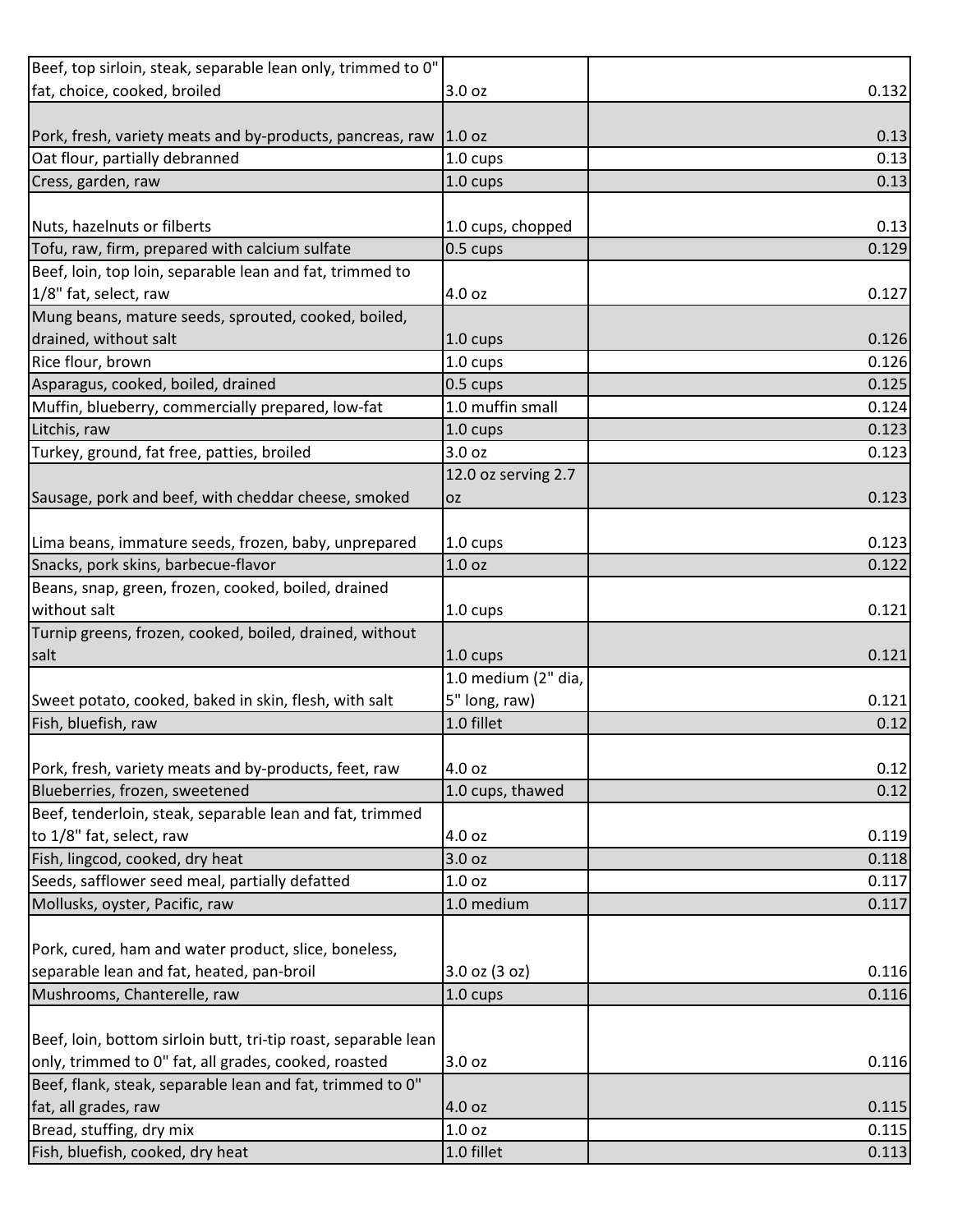| Potatoes, mashed, dehydrated, prepared from flakes         |                     |       |
|------------------------------------------------------------|---------------------|-------|
| without milk, whole milk and butter added                  | 1.0 cups            | 0.113 |
|                                                            | 0.33 package (10    |       |
| Beans, pinto, immature seeds, frozen, unprepared           | oz)                 | 0.113 |
| Bread, protein (includes gluten)                           | 1.0 <sub>oz</sub>   | 0.112 |
|                                                            |                     |       |
| Bratwurst, pork, beef and turkey, lite, smoked             | 1.0 serving 2.33 oz | 0.11  |
| Cowpeas (blackeyes), immature seeds, frozen, cooked,       |                     |       |
| boiled, drained, without salt                              | 1.0 cups            | 0.109 |
| Beef, tenderloin, steak, separable lean and fat, trimmed   |                     |       |
| to 1/8" fat, all grades, cooked, broiled                   | 3.0 oz              | 0.109 |
| Asparagus, canned, regular pack, solids and liquids        | 0.5 cups            | 0.109 |
| Cheese, blue                                               | 1.0 <sub>oz</sub>   | 0.108 |
| Lamb, New Zealand, imported, frozen, leg, whole (shank     |                     |       |
| and sirloin), separable lean and fat, trimmed to 1/8" fat, |                     |       |
| raw                                                        | 1.0 <sub>oz</sub>   | 0.108 |
| Snacks, corn-based, extruded, puffs or twists, cheese-     | 1.0 oz crunchy      |       |
| flavor                                                     | (about 21 pieces)   | 0.108 |
| Lima beans, immature seeds, frozen, fordhook,              |                     |       |
| unprepared                                                 | 1.0 cups            | 0.107 |
| Cabbage, chinese (pak-choi), cooked, boiled, drained,      |                     |       |
| without salt                                               | 1.0 cups, shredded  | 0.107 |
| Cabbage, chinese (pak-choi), cooked, boiled, drained, with |                     |       |
| salt                                                       | 1.0 cups, shredded  | 0.107 |
|                                                            | 1.0 serving 28      |       |
| Candies, dark chocolate coated coffee beans                | pieces              | 0.106 |
| Turnip greens and turnips, frozen, cooked, boiled,         |                     |       |
| drained, with salt                                         | 1.0 cups            | 0.106 |
|                                                            | 1.0 cups $(1/2"$    |       |
| Bamboo shoots, raw                                         | slices)             | 0.106 |
| Celery, cooked, boiled, drained, without salt              | 1.0 cups, diced     | 0.105 |
| Sausage, Italian, sweet, links                             | 1.0 link 3 oz       | 0.105 |
|                                                            |                     |       |
| Bread, french or vienna, toasted (includes sourdough)      | 1.0 <sub>oz</sub>   | 0.105 |
|                                                            | 0.33 package (10    |       |
| Collards, frozen, chopped, unprepared                      | oz)                 | 0.104 |
| Fish, tuna, skipjack, fresh, cooked, dry heat              | 3.0 oz              | 0.104 |
|                                                            |                     |       |
| Turnip greens, cooked, boiled, drained, without salt       | 1.0 cups, chopped   | 0.104 |
| Beans, black turtle, mature seeds, cooked, boiled, without |                     |       |
| salt                                                       | 1.0 cups            | 0.104 |
| Cheese, American, nonfat or fat free                       | 1.0 serving         | 0.104 |
| Purslane, cooked, boiled, drained, without salt            | 1.0 cups            | 0.103 |
|                                                            |                     |       |
| Yardlong bean, cooked, boiled, drained, without salt       | 1.0 cups slices     | 0.103 |
| Corn, sweet, yellow, frozen, kernels cut off cob, boiled,  |                     |       |
| drained, without salt                                      | 1.0 cups            | 0.102 |
| Candies, MARS SNACKFOOD US, M & M's Milk Chocolate         | 1.0 package (1.69   |       |
| Candies                                                    | oz)                 | 0.102 |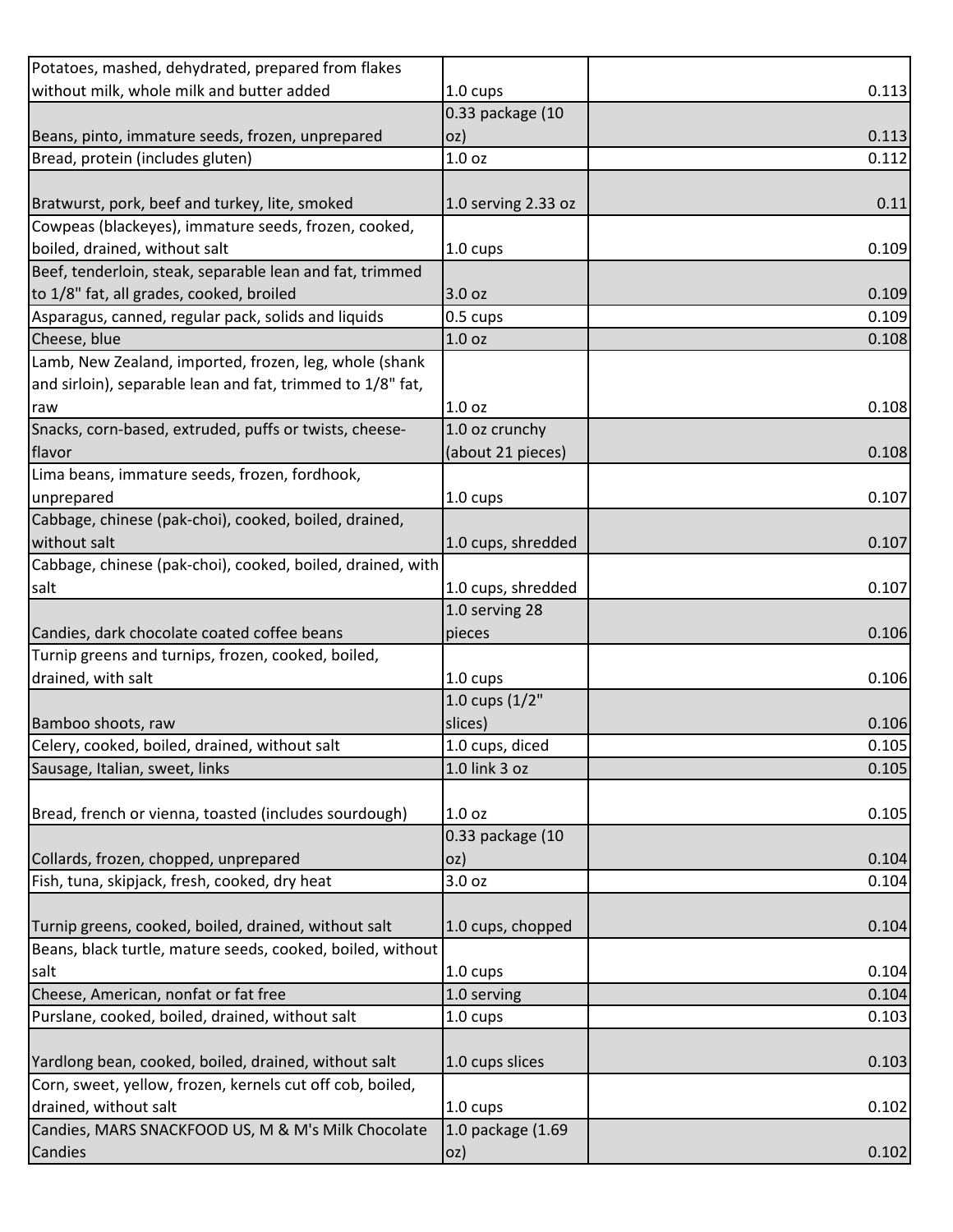| Lamb, New Zealand, imported, frozen, foreshank,                       |                      |       |
|-----------------------------------------------------------------------|----------------------|-------|
| separable lean and fat, trimmed to 1/8" fat, raw                      | 1.0 <sub>oz</sub>    | 0.102 |
|                                                                       |                      |       |
| Cherries, sweet, canned, water pack, solids and liquids               | 1.0 cups, pitted     | 0.102 |
|                                                                       | 1.0 piece (1/12 of   |       |
| Cake, angelfood, dry mix, prepared                                    | 10" dia)             | 0.101 |
| Beef, top sirloin, steak, separable lean and fat, trimmed to          |                      |       |
| 1/8" fat, choice, cooked, broiled                                     | 3.0 oz               | 0.1   |
| Luncheon meat, pork, ham, and chicken, minced, canned,                |                      |       |
| reduced sodium, added ascorbic acid, includes SPAM, 25% 2.0 oz 1 NLEA |                      |       |
| less sodium                                                           | serving              | 0.1   |
| Soup, black bean, canned, condensed                                   | 1.0 cups (8 fl oz)   | 0.1   |
|                                                                       | 0.33 package (10     |       |
| Okra, frozen, unprepared                                              | oz)                  | 0.1   |
| Milk, canned, evaporated, with added vitamin D and                    |                      |       |
| without added vitamin A                                               | $1.0 f$ l oz         | 0.1   |
| Bread, pound cake type, pan de torta salvadoran                       | 1.0 serving          | 0.099 |
| Lima beans, immature seeds, frozen, baby, cooked,                     |                      |       |
| boiled, drained, without salt                                         | 1.0 cups             | 0.099 |
| Bread, stuffing, cornbread, dry mix                                   | 1.0 <sub>oz</sub>    | 0.099 |
| Milk, canned, evaporated, nonfat, with added vitamin A                |                      |       |
| and vitamin D                                                         | $1.0 f$ l oz         | 0.099 |
| Cherries, sour, red, canned, light syrup pack, solids and             |                      |       |
| liquids                                                               | 1.0 cups             | 0.098 |
| Bread, oat bran                                                       | 1.0 <sub>oz</sub>    | 0.098 |
| Crackers, standard snack-type, sandwich, with cheese                  |                      |       |
| filling                                                               | $0.5$ oz             | 0.097 |
| Orange juice, chilled, includes from concentrate, with                |                      |       |
| added calcium and vitamin D                                           | 1.0 cups             | 0.097 |
| Orange juice, chilled, includes from concentrate, with                |                      |       |
| added calcium                                                         | 1.0 cups             | 0.097 |
|                                                                       |                      |       |
| Pastrami, beef, 98% fat-free                                          | 1.0 serving 6 slices | 0.097 |
| Sausage, turkey, hot, smoked                                          | 2.0 <sub>oz</sub>    | 0.097 |
| Beerwurst, beer salami, pork and beef                                 | 2.0 oz               | 0.097 |
| Beerwurst, pork and beef                                              | 1.0 serving 2 oz     | 0.097 |
| Squash, winter, hubbard, baked, with salt                             | 1.0 cups, cubes      | 0.096 |
| Beans, baked, canned, with pork                                       | 1.0 cups             | 0.096 |
| Bread, white, commercially prepared, toasted                          | 1.0 <sub>oz</sub>    | 0.096 |
| Guinea hen, meat only, raw                                            | 3.0 oz               | 0.095 |
| Mollusks, oyster, eastern, wild, cooked, dry heat                     | 3.0 oz               | 0.095 |
| Bread, rye                                                            | 1.0 <sub>oz</sub>    | 0.095 |
| Pancakes, plain, frozen, ready-to-heat, microwave                     |                      |       |
| (includes buttermilk)                                                 | 1.0 <sub>oz</sub>    | 0.095 |
| Figs, canned, water pack, solids and liquids                          | 1.0 cups             | 0.094 |
| Dessert topping, powdered, 1.5 ounce prepared with 1/2                |                      |       |
| cups milk                                                             | $1.0 \text{ cups}$   | 0.094 |
|                                                                       |                      |       |
| Soup, pea, split with ham, canned, chunky, ready-to-serve 1.0 cups    |                      | 0.094 |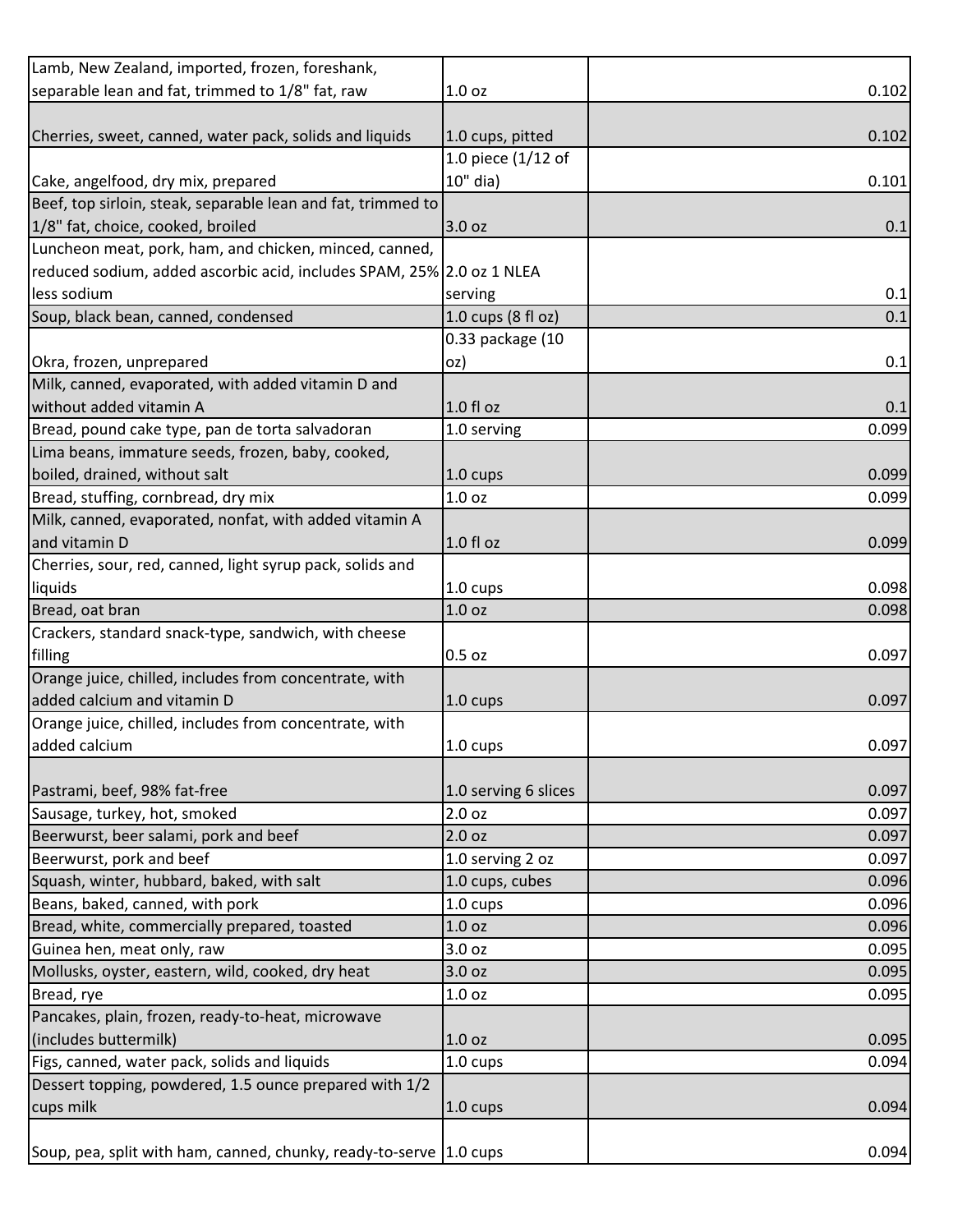| Squash, winter, butternut, frozen, cooked, boiled, without  |                     |       |
|-------------------------------------------------------------|---------------------|-------|
| salt                                                        | 1.0 cups, mashed    | 0.094 |
| Candies, HERSHEY, KIT KAT BIG KAT Bar                       | 1.0 bar 1.94 oz     | 0.094 |
| Beets, canned, regular pack, solids and liquids             | $1.0 \text{ cups}$  | 0.093 |
| Corn, sweet, yellow, frozen, kernels cut off cob,           |                     |       |
| unprepared (Includes foods for USDA's Food Distribution     |                     |       |
| Program)                                                    | $1.0 \text{ cups}$  | 0.092 |
| Salami, Italian, pork                                       | 1.0 <sub>oz</sub>   | 0.092 |
| Croissants, cheese                                          | 1.0 <sub>oz</sub>   | 0.092 |
| Squash, summer, zucchini, italian style, canned             | 1.0 cups            | 0.091 |
|                                                             |                     |       |
| Lamb, Australian, imported, fresh, leg, sirloin half,       |                     |       |
| boneless, separable lean only, trimmed to 1/8" fat, raw     | 1.0 <sub>oz</sub>   | 0.091 |
| Lamb, Australian, imported, fresh, leg, shank half,         |                     |       |
| separable lean only, trimmed to 1/8" fat, raw               | 1.0 <sub>oz</sub>   | 0.091 |
|                                                             |                     |       |
| Lamb, Australian, imported, fresh, leg, whole (shank and    |                     |       |
| sirloin), separable lean only, trimmed to 1/8" fat, raw     | 1.0 <sub>oz</sub>   | 0.091 |
|                                                             |                     |       |
| Lamb, Australian, imported, fresh, leg, center slice, bone- |                     |       |
| in, separable lean only, trimmed to 1/8" fat, raw           | 1.0 <sub>oz</sub>   | 0.091 |
| Rice, white, long-grain, regular, raw, unenriched           | $1.0 \text{ cups}$  | 0.091 |
| Squash, summer, crookneck and straightneck, frozen,         |                     |       |
| cooked, boiled, drained, without salt                       | 1.0 cups slices     | 0.09  |
| Grapes, muscadine, raw                                      | 1.0 grape           | 0.09  |
| Carissa, (natal-plum), raw                                  | 1.0 cups slices     | 0.09  |
| Tomatoes, red, ripe, canned, stewed                         | 1.0 cups            | 0.089 |
| Bread, cornbread, dry mix, prepared with 2% milk, 80%       |                     |       |
| margarine, and eggs                                         | 1.0 muffin          | 0.089 |
| Cookies, shortbread, commercially prepared, plain           | 1.0 <sub>oz</sub>   | 0.089 |
| Lamb, Australian, imported, fresh, loin, separable lean     |                     |       |
| only, trimmed to 1/8" fat, raw                              | 1.0 <sub>oz</sub>   | 0.089 |
| Muffins, English, mixed-grain (includes granola)            | 1.0 <sub>oz</sub>   | 0.089 |
| Okra, frozen, cooked, boiled, drained, without salt         | 0.5 cups slices     | 0.088 |
| Snacks, corn-based, extruded, onion-flavor                  | 1.0 <sub>oz</sub>   | 0.088 |
| Lamb, New Zealand, imported, frozen, shoulder, whole        |                     |       |
| (arm and blade), separable lean and fat, trimmed to 1/8"    |                     |       |
| fat, raw                                                    | 1.0 <sub>oz</sub>   | 0.088 |
|                                                             | 1.0 mini bagel (2-  |       |
| Bagels, oat bran                                            | $1/2$ " dia)        | 0.088 |
|                                                             | 0.12 pie 1 pie (1/8 |       |
| Pie, Dutch Apple, Commercially Prepared                     | of 9" pie)          | 0.088 |
|                                                             |                     |       |
| Cookies, chocolate sandwich, with creme filling, regular    | 3.0 cookie          | 0.086 |
| Oranges, raw, with peel                                     | 1.0 cups            | 0.085 |
|                                                             |                     |       |
| Lamb, Australian, imported, fresh, leg, center slice, bone- |                     |       |
| in, separable lean and fat, trimmed to 1/8" fat, raw        | 1.0 <sub>oz</sub>   | 0.084 |
|                                                             |                     |       |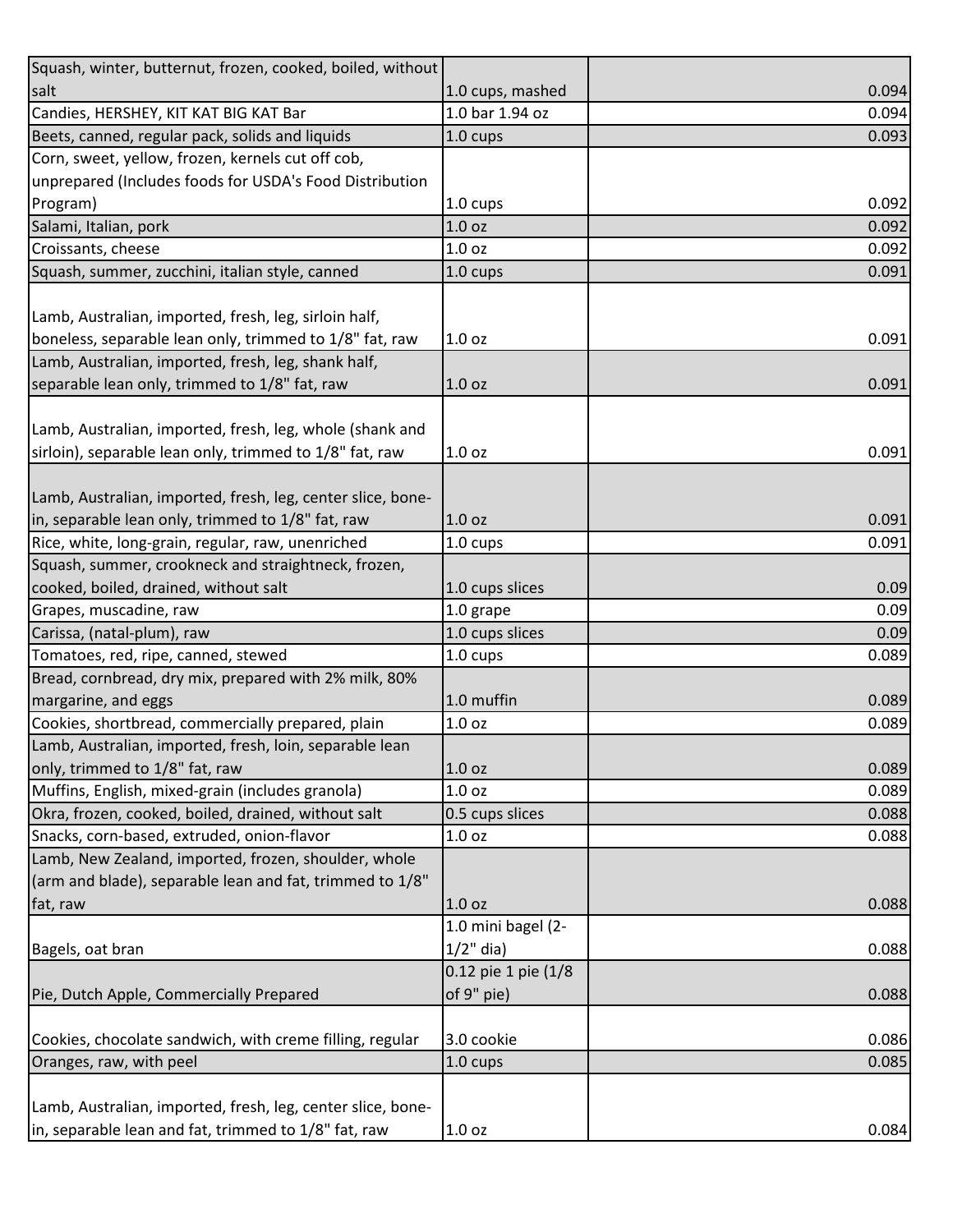|                                                                                         | 1.0 container                     |       |
|-----------------------------------------------------------------------------------------|-----------------------------------|-------|
| Puddings, tapioca, ready-to-eat, fat free                                               | refrigerated 4 oz                 | 0.084 |
| Gravy, beef, canned, ready-to-serve                                                     | 1.0 cups                          | 0.084 |
| Puddings, chocolate, ready-to-eat, fat free                                             | 1.0 serving 4 oz                  | 0.084 |
| Beet greens, raw                                                                        | 1.0 cups                          | 0.084 |
| Vegetable juice cocktail, canned                                                        | 1.0 cups                          | 0.083 |
| Bread, cornbread, prepared from recipe, made with low                                   |                                   |       |
| fat (2%) milk                                                                           | 1.0 <sub>oz</sub>                 | 0.083 |
| Teff, cooked                                                                            | 1.0 cups                          | 0.083 |
|                                                                                         |                                   |       |
| Lamb, Australian, imported, fresh, composite of trimmed                                 |                                   |       |
| retail cuts, separable lean only, trimmed to 1/8" fat, raw                              | 1.0 <sub>oz</sub>                 | 0.083 |
|                                                                                         |                                   |       |
| Ice creams, vanilla, light, no sugar added                                              | 1.0 serving 1/2 cups              | 0.083 |
| Cookies, chocolate sandwich, with creme filling, special                                |                                   |       |
| dietary                                                                                 | 1.0 <sub>oz</sub>                 | 0.083 |
| Biscuits, plain or buttermilk, frozen, baked                                            | 1.0 <sub>oz</sub>                 | 0.083 |
| Snacks, pretzels, hard, whole-wheat including both salted                               |                                   |       |
| and unsalted                                                                            | 1.0 <sub>oz</sub>                 | 0.082 |
| Bread, reduced-calorie, white                                                           | 1.0 oz                            | 0.082 |
|                                                                                         | 1.0 cups spiral                   |       |
| Macaroni, vegetable, enriched, cooked                                                   | shaped                            | 0.082 |
|                                                                                         | 1.0 unit (yield from              |       |
|                                                                                         | 1 lb ready-to-cook                |       |
|                                                                                         | chicken)                          | 0.081 |
| Chicken, broilers or fryers, light meat, meat only, raw<br><b>Bacon and beef sticks</b> | 1.0 oz                            | 0.08  |
| Bread, reduced-calorie, oatmeal                                                         | 1.0 <sub>oz</sub>                 | 0.079 |
|                                                                                         |                                   |       |
| Brussels sprouts, raw                                                                   | 1.0 cups                          | 0.079 |
|                                                                                         |                                   | 0.079 |
| Garlic bread, frozen                                                                    | 1.0 slice presliced<br>1.0 fillet |       |
| Fish, cisco, raw                                                                        |                                   | 0.079 |
|                                                                                         |                                   |       |
| Water convolvulus, cooked, boiled, drained, with salt                                   | 1.0 cups, chopped                 | 0.078 |
|                                                                                         |                                   |       |
| Peas, edible-podded, raw                                                                | 1.0 cups, chopped                 | 0.078 |
| Snacks, tortilla chips, nacho-flavor, reduced fat                                       | 1.0 <sub>oz</sub>                 | 0.078 |
|                                                                                         |                                   |       |
| Cake, shortcake, biscuit-type, prepared from recipe                                     | 1.0 <sub>oz</sub>                 | 0.077 |
| Hyacinth-beans, immature seeds, cooked, boiled, drained,                                |                                   |       |
| without salt                                                                            | 1.0 cups                          | 0.077 |
|                                                                                         |                                   |       |
| Veal, shank (fore and hind), separable lean only, raw                                   | 1.0 <sub>oz</sub>                 | 0.077 |
| Seeds, sesame flour, low-fat                                                            | 1.0 <sub>oz</sub>                 | 0.076 |
| Bread, irish soda, prepared from recipe                                                 | 1.0 <sub>oz</sub>                 | 0.076 |
| Cake, sponge, commercially prepared                                                     | 1.0 <sub>oz</sub>                 | 0.076 |
|                                                                                         |                                   |       |
| Soup, tomato, canned, condensed, reduced sodium                                         | 1.0 serving 1/2 cups              | 0.076 |
|                                                                                         |                                   |       |
| Veal, shank (fore and hind), separable lean and fat, raw                                | 1.0 <sub>oz</sub>                 | 0.076 |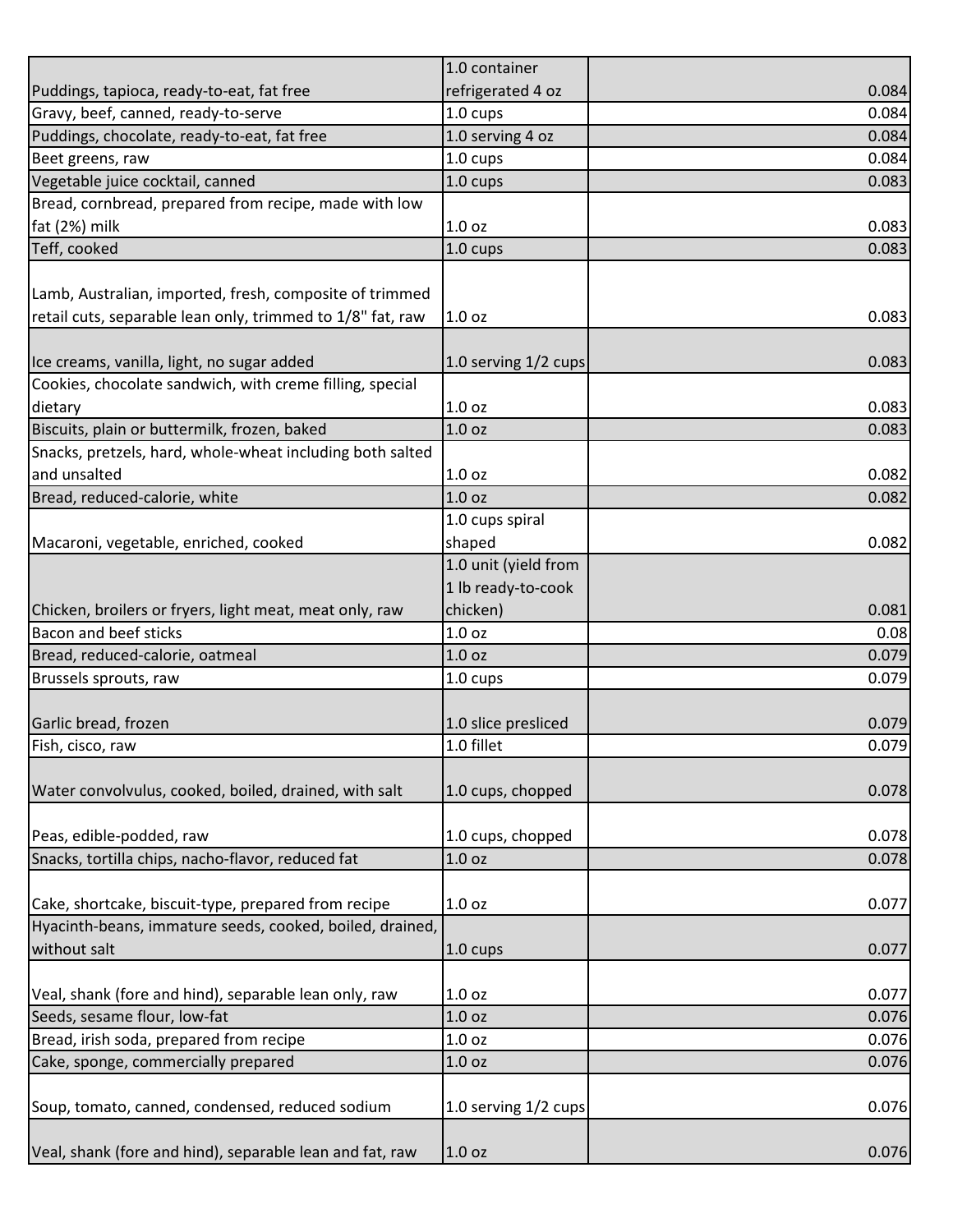| Fish, trout, rainbow, farmed, cooked, dry heat                              | 1.0 fillet                    | 0.076          |
|-----------------------------------------------------------------------------|-------------------------------|----------------|
| Cookies, chocolate wafers                                                   | 1.0 <sub>oz</sub>             | 0.075          |
| Kale, frozen, unprepared                                                    | $1.0 \text{ cups}$            | 0.075          |
| Cookies, molasses                                                           | 1.0 <sub>oz</sub>             | 0.075          |
|                                                                             | 0.5 cups, chopped             |                |
| Turnip greens, frozen, unprepared                                           | or diced                      | 0.075          |
| Danish pastry, cinnamon, enriched                                           | 1.0 <sub>oz</sub>             | 0.075          |
| Cookies, peanut butter sandwich, regular                                    | 1.0 <sub>oz</sub>             | 0.075          |
| Sweet potato, canned, syrup pack, drained solids                            | $1.0 \text{ cups}$            | 0.074          |
| Fish, yellowtail, mixed species, cooked, dry heat                           | 0.5 fillet                    | 0.074          |
|                                                                             | 11.0 crackers (1              |                |
| Crackers, cream, Gamesa Sabrosas                                            | NLEA serving)                 | 0.074          |
| Boysenberries, canned, heavy syrup                                          | 1.0 cups                      | 0.074          |
| Carrots, raw                                                                | 1.0 cups chopped              | 0.074          |
| Drumstick pods, raw                                                         | 1.0 cups slices               | 0.074          |
| Sorghum flour, whole-grain                                                  | 1.0 cups                      | 0.074          |
| Beverages, Protein powder soy based                                         | 1.0 scoop                     | 0.074          |
| Danish pastry, cheese                                                       | 1.0 oz                        | 0.074          |
| Infant formula, ABBOTT NUTRITION, SIMILAC, For Spit Up,                     |                               |                |
| powder, with ARA and DHA                                                    | 1.0 scoop                     | 0.073          |
| Bread, wheat                                                                | 1.0 slice                     | 0.073          |
| Fish, tilapia, raw                                                          | 1.0 fillet                    | 0.073          |
| Crackers, standard snack-type, regular                                      | 5.0 crackers                  | 0.073          |
| Kale, raw                                                                   | 1.0 cups                      | 0.073          |
|                                                                             |                               |                |
| Burdock root, cooked, boiled, drained, without salt                         | 1.0 cups (1" pieces)          | 0.072          |
| Fish, mahimahi, cooked, dry heat                                            | 3.0 oz                        | 0.072          |
|                                                                             | 1.0 cups sections,            |                |
|                                                                             | without                       |                |
| Oranges, raw, California, valencias                                         | membranes                     | 0.072          |
|                                                                             | 0.5 cups (1 NLEA              |                |
| Cereals, QUAKER, QUAKER MultiGrain Oatmeal, dry                             | serving)                      | 0.072          |
| Sauce, cheese, ready-to-serve                                               | $0.25$ cups                   | 0.072          |
| Bread, white wheat                                                          | 1.0 slice                     | 0.071          |
|                                                                             | 1.0 cups sections,            |                |
| Grapefruit, raw, pink and red, all areas                                    | with juice                    | 0.071          |
| Pancakes, buckwheat, dry mix, incomplete                                    | 1.0 <sub>oz</sub>             | 0.071          |
| Barbecue loaf, pork, beef                                                   | 1.0 <sub>oz</sub>             | 0.07           |
| Tangerines, (mandarin oranges), raw                                         | 1.0 cups, sections            | 0.07           |
| Infant formula, MEAD JOHNSON, ENFAMIL, Premature,                           |                               |                |
| with iron, 24 calories, ready-to-feed                                       | 1.0 fl oz                     | 0.07           |
|                                                                             |                               |                |
| Blackberries, frozen, unsweetened                                           | 1.0 cups, unthawed            | 0.069          |
| POPEYES, Spicy Chicken Strips, analyzed 2006                                | 1.0 strip                     | 0.069          |
| Cookies, vanilla sandwich with creme filling                                | 1.0 <sub>oz</sub>             | 0.069          |
|                                                                             | 1.0 unit (yield from          |                |
|                                                                             |                               |                |
|                                                                             | 1 lb ready-to-cook            |                |
| Chicken, broilers or fryers, back, meat and skin, raw<br>Croissants, butter | chicken)<br>1.0 <sub>oz</sub> | 0.068<br>0.068 |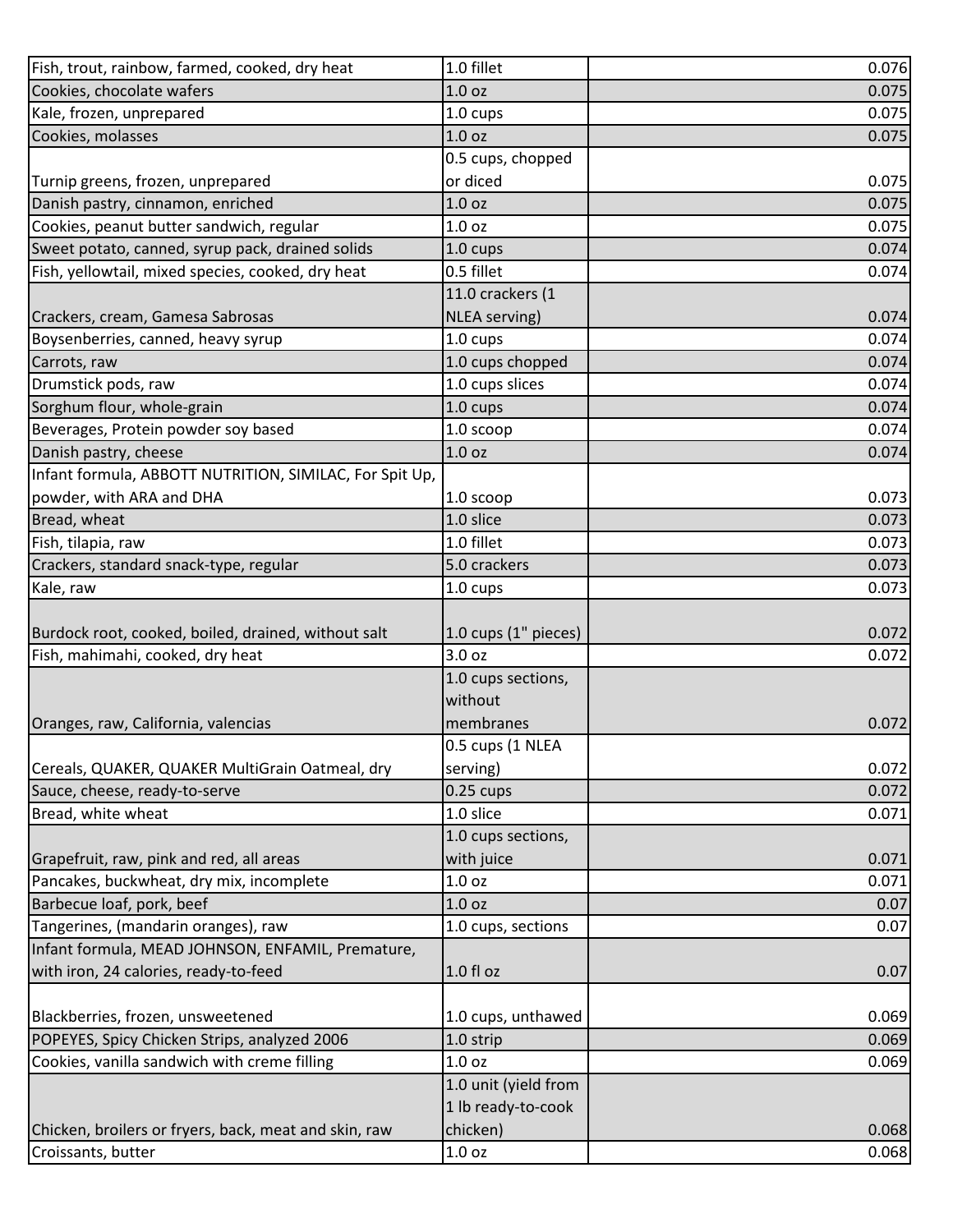| Lamb, Australian, imported, fresh, shoulder, blade,        |                     |       |
|------------------------------------------------------------|---------------------|-------|
| separable lean only, trimmed to 1/8" fat, raw              | 1.0 <sub>oz</sub>   | 0.068 |
| Bread, cracked-wheat                                       | 1.0 <sub>oz</sub>   | 0.068 |
| Fish, wolffish, Atlantic, raw                              | 3.0 <sub>oz</sub>   | 0.068 |
| Nabisco, Nabisco Grahams Crackers                          | 1.0 serving         | 0.067 |
| Lamb, Australian, imported, fresh, foreshank, separable    |                     |       |
| lean only, trimmed to 1/8" fat, raw                        | 1.0 oz              | 0.067 |
| Fish, cod, Atlantic, canned, solids and liquid             | 3.0 <sub>oz</sub>   | 0.067 |
| Fish, tuna, white, canned in oil, drained solids           | 3.0 oz              | 0.067 |
| Cookies, sugar, commercially prepared, regular (includes   |                     |       |
| vanilla)                                                   | 1.0 <sub>oz</sub>   | 0.067 |
| Bread, oatmeal, toasted                                    | 1.0 oz              | 0.067 |
| Soup, pea, green, canned, condensed                        | $0.5 \text{ cups}$  | 0.067 |
| Cheese, pasteurized process, American, fortified with      |                     |       |
| vitamin D                                                  | 1.0 <sub>oz</sub>   | 0.066 |
| Squash, winter, hubbard, cooked, boiled, mashed, with      |                     |       |
| salt                                                       | 1.0 cups, mashed    | 0.066 |
| Squash, winter, hubbard, cooked, boiled, mashed, without   |                     |       |
| salt                                                       | 1.0 cups, mashed    | 0.066 |
| Fish, herring, Atlantic, raw                               | 1.0 oz, boneless    | 0.066 |
| Breadfruit, raw                                            | 1.0 cups            | 0.066 |
| Potatoes, mashed, dehydrated, flakes without milk, dry     |                     |       |
| form                                                       | 1.0 cups            | 0.066 |
| POPEYES, Mild Chicken Strips, analyzed 2006                | 1.0 strip           | 0.066 |
| Fish, pike, northern, cooked, dry heat                     | 3.0 oz              | 0.065 |
| Cauliflower, green, raw                                    | 1.0 cups            | 0.065 |
| Cookies, oatmeal, commercially prepared, regular           | 1.0 <sub>oz</sub>   | 0.065 |
|                                                            |                     |       |
| Apricots, dried, sulfured, stewed, without added sugar     | 1.0 cups, halves    | 0.065 |
| Bagels, plain, enriched, with calcium propionate (includes | 1.0 mini bagel (2-  |       |
| onion, poppy, sesame), toasted                             | $1/2$ " dia)        | 0.065 |
| Candies, HERSHEY'S, ALMOND JOY BITES                       | 18.0 pieces         | 0.064 |
| Milk shakes, thick chocolate                               | $1.0 f$ l oz        | 0.063 |
| Cookies, chocolate chip, refrigerated dough                | 1.0 serving         | 0.063 |
|                                                            |                     |       |
| Cowpeas, leafy tips, raw                                   | 1.0 cups, chopped   | 0.063 |
|                                                            | 1.0 serving (1 hot  |       |
| Frankfurter, meat                                          | dog)                | 0.063 |
|                                                            |                     |       |
| Chocolate-flavored hazelnut spread                         | 1.0 serving 2 TBSP  | 0.063 |
| Cookies, chocolate chip, commercially prepared, regular,   | 1.0 serving 3       |       |
| lower fat                                                  | cookies             | 0.063 |
|                                                            | 1.0 cups, halves or |       |
| Peaches, canned, light syrup pack, solids and liquids      | slices              | 0.063 |
| Mangos, raw                                                | 1.0 cups pieces     | 0.063 |
|                                                            |                     |       |
| Cookies, shortbread, commercially prepared, pecan          | 1.0 oz              | 0.062 |
|                                                            |                     |       |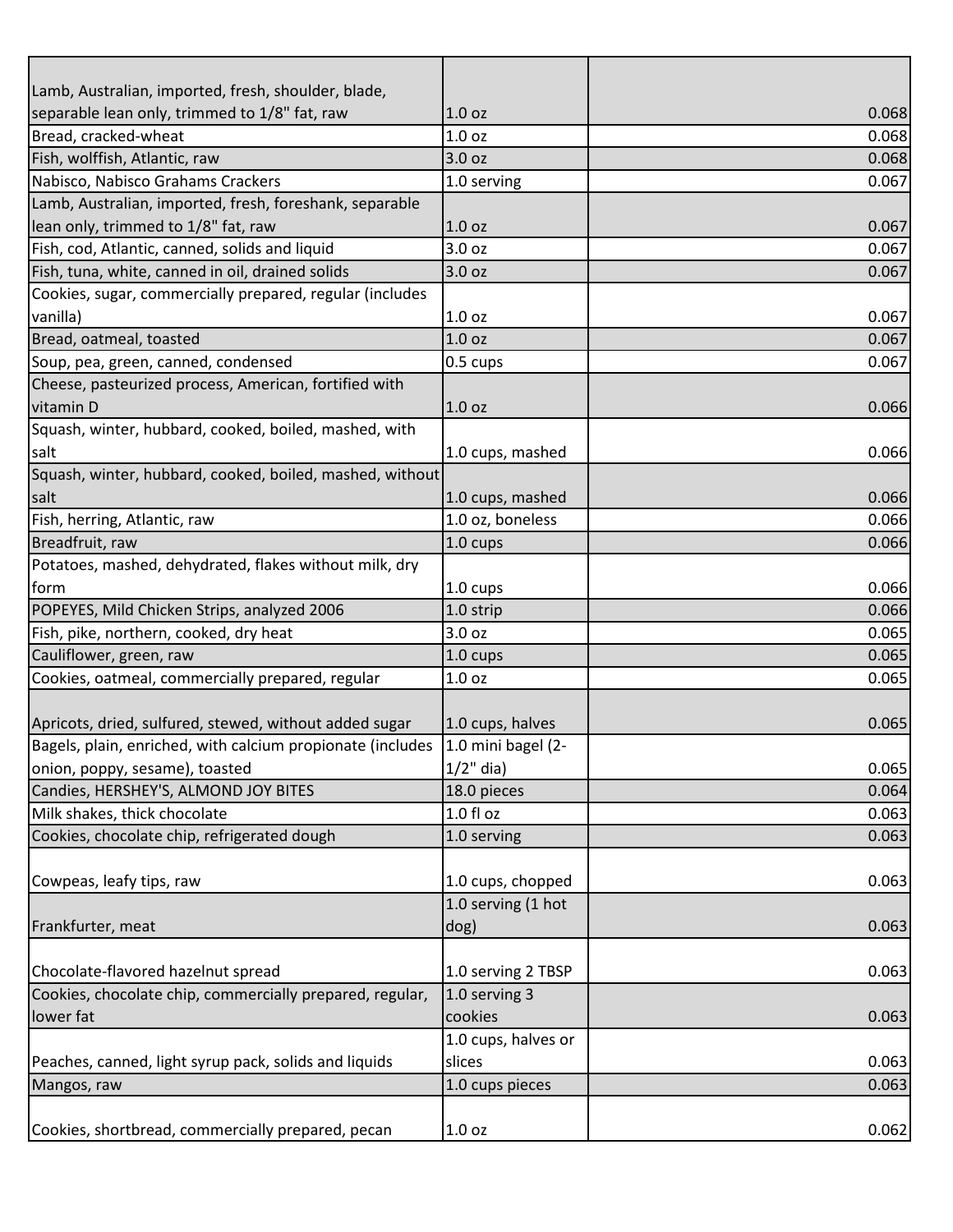| Lamb, Australian, imported, fresh, foreshank, separable    |                      |       |
|------------------------------------------------------------|----------------------|-------|
| lean and fat, trimmed to 1/8" fat, raw                     | 1.0 <sub>oz</sub>    | 0.062 |
| Cookies, fig bars                                          | 1.0 <sub>oz</sub>    | 0.062 |
| Potatoes, baked, skin, without salt                        | 1.0 skin             | 0.061 |
| Cookies, oatmeal, with raisins                             | 1.0 <sub>oz</sub>    | 0.061 |
| Fish, scup, cooked, dry heat                               | 1.0 fillet           | 0.061 |
| Tortillas, ready-to-bake or -fry, flour, shelf stable      | 1.0 tortilla         | 0.061 |
|                                                            |                      |       |
| Turnip greens, frozen, cooked, boiled, drained, with salt  | 0.5 cups             | 0.061 |
| Crackers, wheat, sandwich, with cheese filling             | $0.5$ oz             | 0.061 |
|                                                            |                      |       |
| Lamb, Australian, imported, fresh, shoulder, blade,        |                      |       |
| separable lean and fat, trimmed to 1/8" fat, raw           | 1.0 <sub>oz</sub>    | 0.06  |
| Lamb, Australian, imported, fresh, shoulder, whole (arm    |                      |       |
| and blade), separable lean and fat, trimmed to 1/8" fat,   |                      |       |
| raw                                                        | 1.0 <sub>oz</sub>    | 0.06  |
| Fish, mackerel, jack, canned, drained solids               | 1.0 oz, boneless     | 0.06  |
|                                                            |                      |       |
| Cookies, oatmeal, commercially prepared, special dietary   | 1.0 oz               | 0.06  |
| Archway Home Style Cookies, Molasses                       | 1.0 serving          | 0.06  |
| Croutons, seasoned                                         | $0.5$ oz             | 0.06  |
|                                                            | 1.0 cups (1 NLEA     |       |
| Cereals ready-to-eat, QUAKER, QUAKER Puffed Wheat          | serving)             | 0.06  |
| Lamb, shoulder, blade, separable lean and fat, trimmed to  |                      |       |
| 1/8" fat, choice, raw                                      | 1.0 <sub>oz</sub>    | 0.06  |
| Biscuits, mixed grain, refrigerated dough                  | 1.0 <sub>oz</sub>    | 0.06  |
|                                                            | 1.0 unit (yield from |       |
| Chicken, broilers or fryers, drumstick, meat only, cooked, | 1 lb ready-to-cook   |       |
| fried                                                      | chicken)             | 0.059 |
|                                                            |                      |       |
| Cookies, peanut butter, commercially prepared, regular     | 1.0 <sub>oz</sub>    | 0.059 |
| Soup, beef noodle, canned, condensed                       | 0.5 cups             | 0.059 |
| Pie, banana cream, prepared from recipe                    | 1.0 <sub>oz</sub>    | 0.059 |
| Cream, fluid, half and half                                | $1.0 f$ l oz         | 0.059 |
|                                                            | 0.25 cups (1 NLEA    |       |
| Cereals, CREAM OF RICE, dry                                | serving)             | 0.059 |
| Cranberry sauce, canned, sweetened                         | 1.0 cups             | 0.058 |
| Noodles, japanese, somen, cooked                           | 1.0 cups             | 0.058 |
| Egg, whole, cooked, omelet                                 | 1.0 tbsp             | 0.058 |
| Grapefruit juice, white, canned, sweetened                 | 1.0 cups             | 0.058 |
| Cereals, QUAKER, Instant Oatmeal Organic, Regular          | 1.0 packet           | 0.057 |
| Cream, fluid, light (coffee cream or table cream)          | $1.0 f$ l oz         | 0.057 |
| Apricots, canned, heavy syrup pack, with skin, solids and  |                      |       |
| liquids                                                    | 1.0 cups, halves     | 0.057 |
| Spinach, raw                                               | 1.0 cups             | 0.057 |
| Crackers, rusk toast                                       | $0.5$ oz             | 0.057 |
| Sausage, pork and turkey, pre-cooked                       | 1.0 serving          | 0.056 |
|                                                            |                      |       |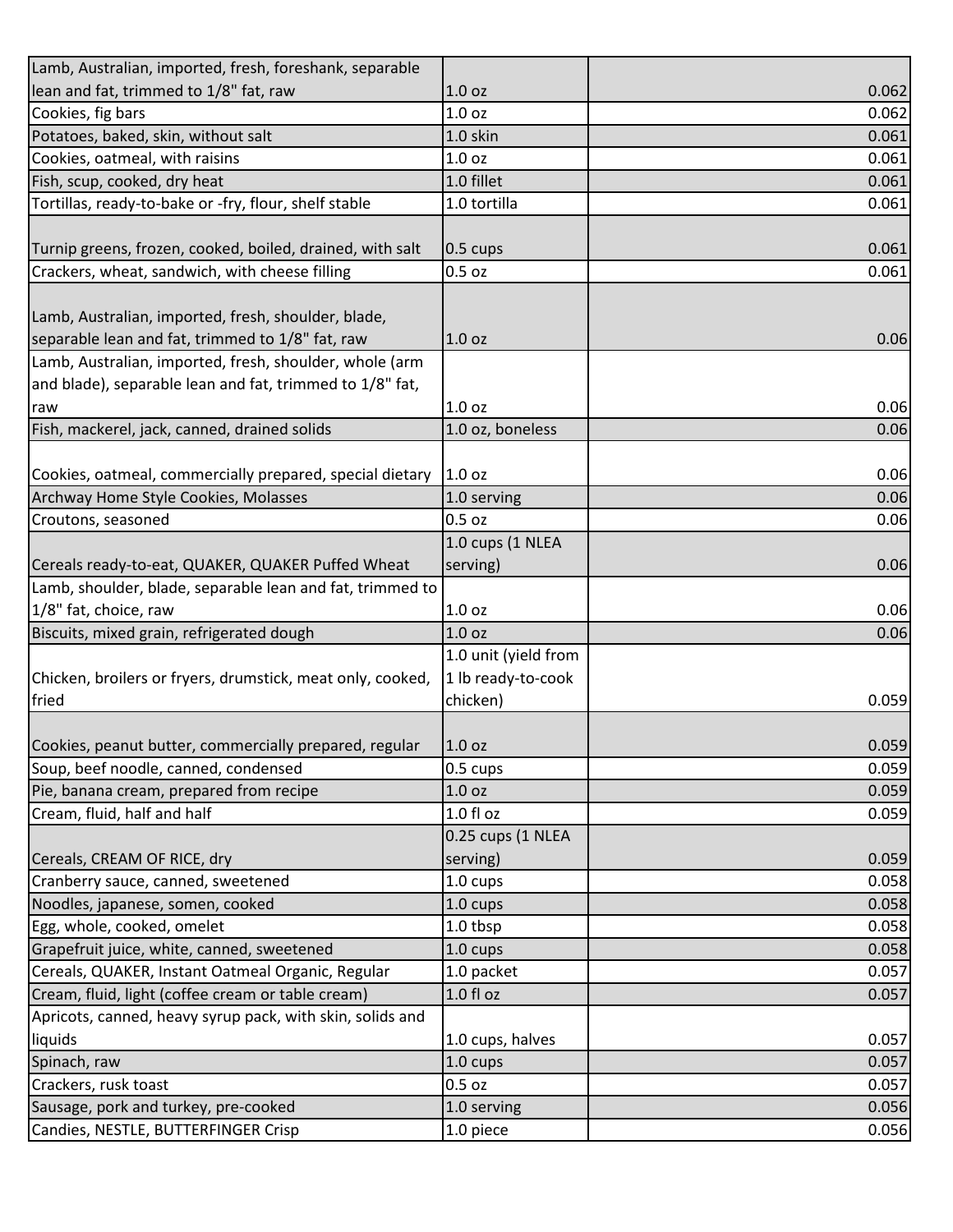| Grapes, canned, thompson seedless, water pack, solids       |                        |       |
|-------------------------------------------------------------|------------------------|-------|
| and liquids                                                 | 1.0 cups               | 0.056 |
| Currants, red and white, raw                                | 1.0 cups               | 0.056 |
| Groundcherries, (cape-gooseberries or poha), raw            | 1.0 cups               | 0.056 |
| Currants, european black, raw                               | 1.0 cups               | 0.056 |
| CAMPBELL'S CHUNKY, Classic Chicken Noodle Soup              | 1.0 cups               | 0.056 |
|                                                             |                        |       |
| Nuts, mixed nuts, oil roasted, with peanuts, lightly salted | 1.0 <sub>oz</sub>      | 0.056 |
| Ham, honey, smoked, cooked                                  | $1.0$ oz $(1$ serving) | 0.056 |
| Mollusks, oyster, eastern, farmed, raw                      | 3.0 <sub>oz</sub>      | 0.055 |
| Peaches, canned, extra heavy syrup pack, solids and         | 1.0 cups, halves or    |       |
| liquids                                                     | slices                 | 0.055 |
| Turkey, white, rotisserie, deli cut                         | $1.0$ oz $(1$ serving) | 0.055 |
| Cake, cheesecake, commercially prepared                     | 1.0 <sub>oz</sub>      | 0.055 |
|                                                             |                        |       |
| Pasta, dry, unenriched                                      | 1.0 cups spaghetti     | 0.055 |
| Beets, raw                                                  | 1.0 cups               | 0.054 |
| Bologna, pork and turkey, lite                              | 1.0 serving 2 oz       | 0.054 |
| Applesauce, canned, sweetened, without salt                 | 1.0 cups               | 0.054 |
| Cake, cherry fudge with chocolate frosting                  | 1.0 <sub>oz</sub>      | 0.054 |
| Cookies, brownies, prepared from recipe                     | 1.0 <sub>oz</sub>      | 0.054 |
| Fish, swordfish, cooked, dry heat                           | 3.0 oz                 | 0.054 |
| Syrups, table blends, pancake, with 2% maple, with added    |                        |       |
| potassium                                                   | 1.0 cups               | 0.054 |
| Bread, whole-wheat, commercially prepared                   | 1.0 slice              | 0.053 |
|                                                             |                        |       |
| Cardoon, raw                                                | 1.0 cups, shredded     | 0.053 |
| Archway Home Style Cookies, Iced Molasses                   | 1.0 serving            | 0.053 |
| Cherries, sour, red, frozen, unsweetened (Includes foods    |                        |       |
| for USDA's Food Distribution Program)                       | 1.0 cups, unthawed     | 0.053 |
| Apricots, canned, heavy syrup, drained                      | 1.0 cups, halves       | 0.053 |
| Grapes, american type (slip skin), raw                      | 1.0 cups               | 0.052 |
|                                                             |                        |       |
| Fish, cod, Pacific, raw (may have been previously frozen)   | 1.0 fillet             | 0.052 |
| Bologna, meat and poultry                                   | 1.0 slice              | 0.052 |
| Broccoli raab, raw                                          | 1.0 cups chopped       | 0.052 |
|                                                             |                        |       |
| Fruit salad, (peach and pear and apricot and pineapple      |                        |       |
| and cherry), canned, water pack, solids and liquids         | $1.0 \text{ cups}$     | 0.051 |
| Grapefruit, sections, canned, water pack, solids and        |                        |       |
| liquids                                                     | $1.0 \text{ cups}$     | 0.051 |
| Candies, NESTLE, 100 GRAND Bar                              | 1.0 bar (1.5 oz)       | 0.051 |
|                                                             |                        |       |
| Pears, dried, sulfured, stewed, without added sugar         | 1.0 cups, halves       | 0.051 |
| Cake, white, dry mix, special dietary (includes lemon-      |                        |       |
| flavored)                                                   | 1.0 <sub>oz</sub>      | 0.051 |
| Candies, 5TH AVENUE Candy Bar                               | $1.0$ bar $2$ oz       | 0.05  |
| Wheat flour, white, all-purpose, unenriched                 | 1.0 cups               | 0.05  |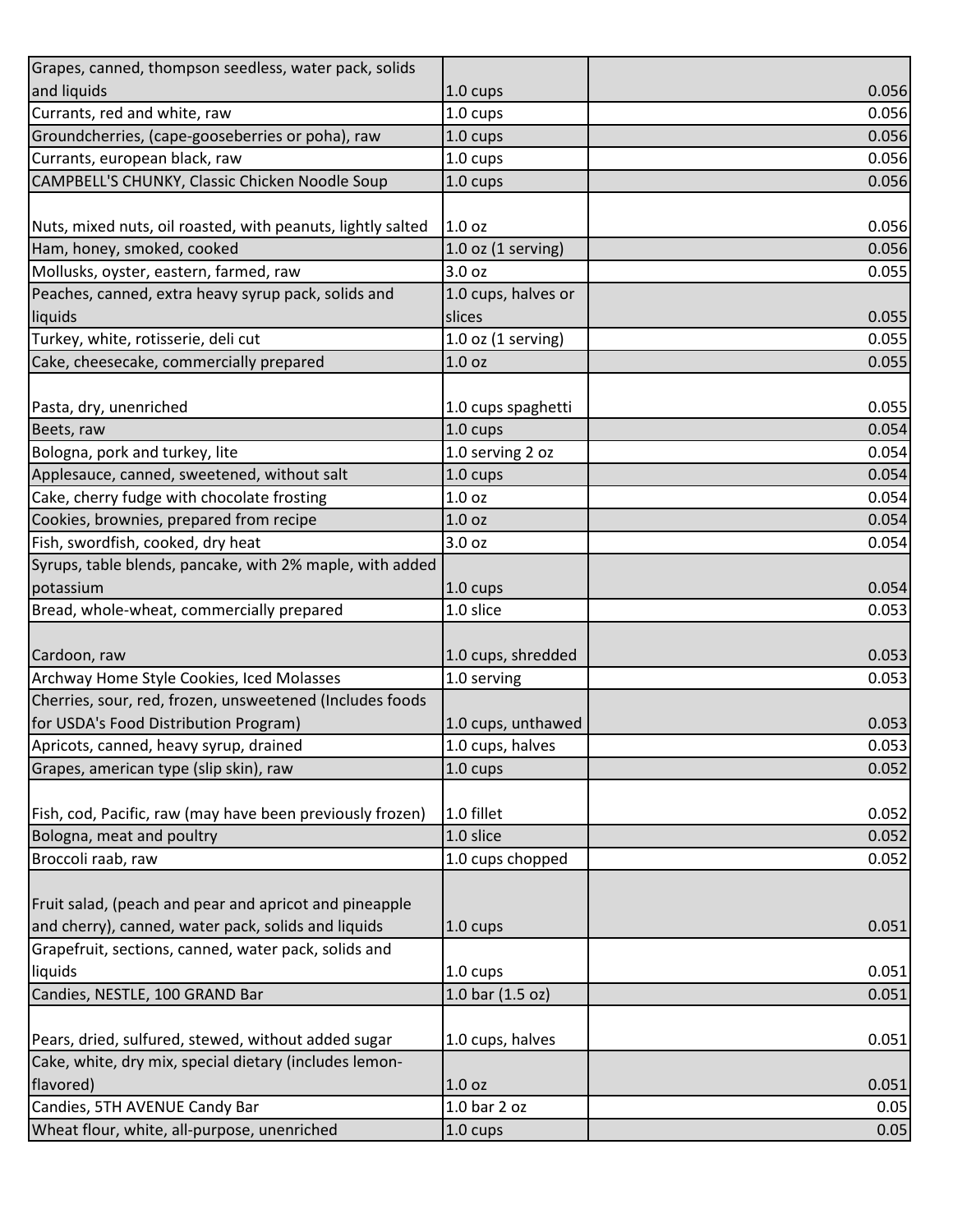| Loganberries, frozen                                                          | 1.0 cups, unthawed   | 0.05  |
|-------------------------------------------------------------------------------|----------------------|-------|
|                                                                               |                      |       |
| Soybeans, mature seeds, sprouted, cooked, steamed                             | $1.0 \text{ cups}$   | 0.05  |
|                                                                               | 16.0 crackers 1      |       |
| Crackers, wheat, regular                                                      | serving              | 0.05  |
| Cake, coffeecake, cinnamon with crumb topping, dry mix,                       |                      |       |
| prepared                                                                      | 1.0 <sub>oz</sub>    | 0.05  |
| Soup, cream of celery, canned, prepared with equal                            |                      |       |
| volume water                                                                  | 1.0 cups             | 0.05  |
|                                                                               |                      |       |
| Boysenberries, frozen, unsweetened                                            | 1.0 cups, unthawed   | 0.049 |
| Cereals, WHEATENA, cooked with water                                          | 1.0 cups             | 0.049 |
| Fish, haddock, raw                                                            | 3.0 oz               | 0.048 |
| Purslane, raw                                                                 | 1.0 cups             | 0.048 |
| Seeds, lotus seeds, dried                                                     | 1.0 cups             | 0.048 |
| Crackers, cheese, regular                                                     | $0.5$ oz             | 0.048 |
| Cake, snack cakes, creme-filled, sponge                                       | 1.0 <sub>oz</sub>    | 0.048 |
| Crustaceans, spiny lobster, mixed species, cooked, moist                      |                      |       |
| heat                                                                          | 3.0 oz               | 0.048 |
|                                                                               |                      |       |
| Fruit cocktail, (peach and pineapple and pear and grape                       |                      |       |
| and cherry), canned, heavy syrup, solids and liquids                          | 1.0 cups             | 0.047 |
|                                                                               |                      |       |
| Cookies, peanut butter, commercially prepared, soft-type 1.0 oz               |                      | 0.047 |
| Croissants, apple                                                             | 1.0 <sub>oz</sub>    | 0.046 |
|                                                                               | 1.0 cups, halves or  |       |
| Peaches, canned, water pack, solids and liquids                               | slices               | 0.046 |
|                                                                               | 1.0 cups sections,   |       |
| Grapefruit, raw, white, Florida                                               | with juice           | 0.046 |
|                                                                               | 1.0 cups, with pits, |       |
| Cherries, sweet, raw                                                          | yields               | 0.046 |
| Radishes, raw                                                                 | 1.0 cups slices      | 0.045 |
| Fish, cisco, smoked                                                           | 1.0 <sub>oz</sub>    | 0.045 |
| Gooseberries, raw                                                             | 1.0 cups             | 0.045 |
| Blackberry juice, canned                                                      | 1.0 cups             | 0.045 |
| Kiwifruit, green, raw                                                         | 1.0 cups, sliced     | 0.045 |
| Archway Home Style Cookies, Raspberry Filled                                  | 1.0 serving          | 0.045 |
|                                                                               |                      |       |
| Grapefruit, sections, canned, juice pack, solids and liquids $\vert$ 1.0 cups |                      | 0.045 |
| Cereals ready-to-eat, POST, Shredded Wheat, original                          | 1.0 cups (1 NLEA     |       |
| spoon-size                                                                    | serving)             | 0.044 |
|                                                                               | 1.0 serving          |       |
|                                                                               | (approximate         |       |
| Bread, salvadoran sweet cheese (quesadilla salvadorena)                       | serving size)        | 0.044 |
| Cheese, neufchatel                                                            | 1.0 <sub>oz</sub>    | 0.044 |
|                                                                               |                      |       |
| Cereals, CREAM OF RICE, cooked with water, with salt                          | 1.0 cups             | 0.044 |
| Carrots, canned, regular pack, drained solids                                 | 1.0 cups, sliced     | 0.044 |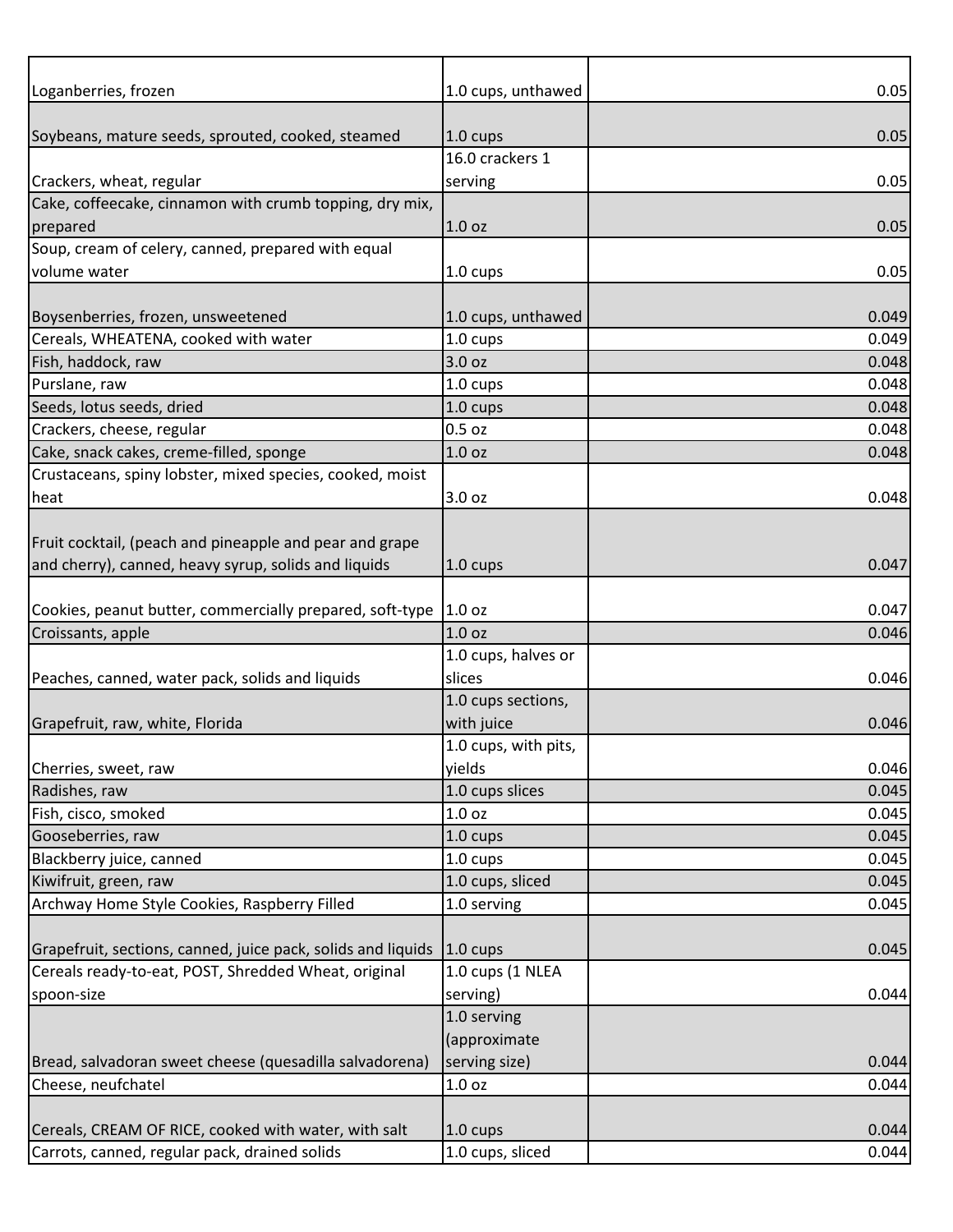| Turnips, frozen, cooked, boiled, drained, without salt    | 1.0 cups             | 0.044 |
|-----------------------------------------------------------|----------------------|-------|
| Cookies, sugar wafers with creme filling, regular         | 3.0 cookies          | 0.043 |
|                                                           |                      |       |
| Onions, raw                                               | 1.0 cups, chopped    | 0.043 |
| Squash, summer, zucchini, includes skin, cooked, boiled,  |                      |       |
| drained, without salt                                     | 1.0 cups, sliced     | 0.043 |
| Bologna, pork, turkey and beef                            | 1.0 <sub>oz</sub>    | 0.043 |
| Cookies, sugar wafer, with creme filling, sugar free      | 1.0 <sub>oz</sub>    | 0.043 |
| Archway Home Style Cookies, Date Filled Oatmeal           | 1.0 serving          | 0.043 |
| Cereals ready-to-eat, POST, Shredded Wheat, original big  | 2.0 biscuits (1 NLEA |       |
| biscuit                                                   | serving)             | 0.042 |
| Archway Home Style Cookies, Iced Oatmeal                  | 1.0 serving          | 0.042 |
| Cookies, oatmeal, refrigerated dough, baked               | 1.0 <sub>oz</sub>    | 0.042 |
| Cookies, peanut butter sandwich, special dietary          | 1.0 <sub>oz</sub>    | 0.042 |
| Cookies, oatmeal, refrigerated dough                      | 1.0 <sub>oz</sub>    | 0.042 |
|                                                           |                      |       |
| Crackers, wheat, sandwich, with peanut butter filling     | 0.5 oz               | 0.042 |
| Snacks, granola bars, soft, uncoated, peanut butter       | 1.0 bar $(1 oz)$     | 0.041 |
| Pork sausage, link/patty, fully cooked, unheated          | 1.0 link             | 0.041 |
| Crackers, melba toast, rye (includes pumpernickel)        | $0.5$ oz             | 0.04  |
| Pears, canned, light syrup pack, solids and liquids       | 1.0 cups, halves     | 0.04  |
|                                                           |                      |       |
| Soup, beef and vegetables, canned, ready-to-serve         | 1.0 cups             | 0.04  |
| Snacks, oriental mix, rice-based                          | 1.0 <sub>oz</sub>    | 0.04  |
| Bread, reduced-calorie, wheat                             | 1.0 <sub>oz</sub>    | 0.04  |
| Papayas, raw                                              | 1.0 cups 1" pieces   | 0.039 |
| Cream, whipped, cream topping, pressurized                | 1.0 cups             | 0.039 |
| Croutons, plain                                           | $0.5$ oz             | 0.039 |
| Beverages, chocolate powder, no sugar added               | 2.0 tbsp             | 0.038 |
| Crackers, standard snack-type, sandwich, with peanut      |                      |       |
| butter filling                                            | 0.5 oz               | 0.038 |
| Corn, sweet, yellow, canned, brine pack, regular pack,    |                      |       |
| solids and liquids                                        | 1.0 cups             | 0.038 |
| Cookies, chocolate chip, commercially prepared, regular,  |                      |       |
| higher fat, enriched                                      | 1.0 cookie           | 0.038 |
|                                                           |                      |       |
| Cabbage, chinese (pe-tsai), raw                           | 1.0 cups, shredded   | 0.038 |
| Onions, frozen, whole, cooked, boiled, drained, without   |                      |       |
| salt                                                      | $1.0 \text{ cups}$   | 0.038 |
| Pomegranate juice, bottled                                | 1.0 cups             | 0.037 |
|                                                           | 1.0 cups $(1/2"$     |       |
| Balsam-pear (bitter gourd), pods, raw                     | pieces)              | 0.037 |
|                                                           | 1.0 serving 2.1 oz   |       |
| Candies, NESTLE, BUTTERFINGER Bar                         | bar                  | 0.037 |
| Bologna, chicken, turkey, pork                            | 1.0 serving          | 0.037 |
| Snacks, tortilla chips, low fat, made with olestra, nacho |                      |       |
| cheese                                                    | 1.0 <sub>oz</sub>    | 0.037 |
| Lemon juice, raw                                          | 1.0 cups             | 0.037 |
|                                                           |                      |       |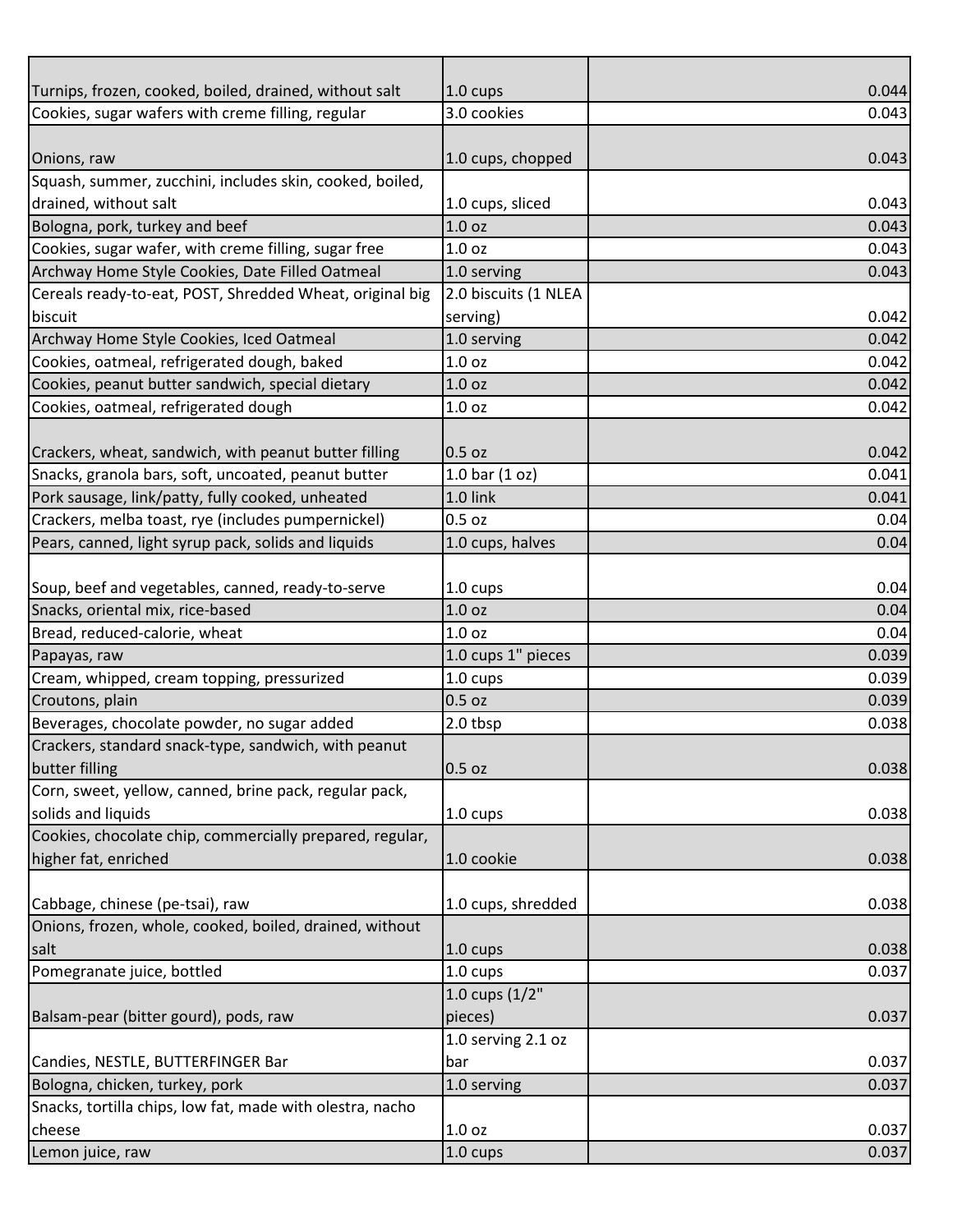| Martha White Foods, Martha White's Chewy Fudge                                  |                     |       |
|---------------------------------------------------------------------------------|---------------------|-------|
| Brownie Mix, dry                                                                | 1.0 serving         | 0.036 |
| Pears, raw                                                                      | 1.0 cups, slices    | 0.036 |
| Lime juice, raw                                                                 | 1.0 cups            | 0.036 |
| Chicken, skin (drumsticks and thighs), raw                                      | 4.0 oz              | 0.036 |
| Nuts, chestnuts, chinese, boiled and steamed                                    | 1.0 <sub>oz</sub>   | 0.035 |
|                                                                                 |                     |       |
| Squash, winter, butternut, cooked, baked, without salt                          | 1.0 cups, cubes     | 0.035 |
| MORI-NU, Tofu, silken, firm                                                     | 1.0 slice           | 0.034 |
| Noodles, egg, dry, unenriched                                                   | 1.0 cups            | 0.034 |
| Snacks, potato chips, made from dried potatoes, cheese-                         |                     |       |
| flavor                                                                          | 1.0 <sub>oz</sub>   | 0.034 |
| Veal, breast, separable fat, cooked                                             | 1.0 <sub>oz</sub>   | 0.034 |
|                                                                                 |                     |       |
| Cookies, chocolate sandwich, with extra creme filling                           | 1.0 <sub>oz</sub>   | 0.034 |
| Mollusks, octopus, common, raw                                                  | 3.0 oz              | 0.034 |
| Snacks, potato chips, barbecue-flavor                                           | 1.0 oz              | 0.034 |
|                                                                                 | 1.0 serving 2.13 oz |       |
| Candies, MARS SNACKFOOD US, 3 MUSKETEERS Bar                                    | bar                 | 0.034 |
|                                                                                 | 1.0 fruit (2-1/2"   |       |
| Persimmons, japanese, raw                                                       | dia)                | 0.034 |
| Cheese, cream                                                                   | 1.0 tbsp            | 0.033 |
| Carrots, canned, no salt added, solids and liquids                              | 0.5 cups slices     | 0.033 |
| Snacks, potato sticks                                                           | 1.0 oz              | 0.033 |
| Snacks, potato chips, fat free, salted                                          | 1.0 <sub>oz</sub>   | 0.033 |
|                                                                                 | 1.0 large (2-1/2"   |       |
| Figs, raw                                                                       | dia)                | 0.032 |
|                                                                                 |                     |       |
| Noodles, egg, unenriched, cooked, without added salt                            | 1.0 cups            | 0.032 |
|                                                                                 |                     |       |
| Fish, flatfish (flounder and sole species), cooked, dry heat $\vert$ 1.0 fillet |                     | 0.032 |
| Gravy, brown instant, dry                                                       | 1.0 serving         | 0.032 |
| Crackers, rye, wafers, seasoned                                                 | $0.5$ oz            | 0.032 |
|                                                                                 |                     |       |
| Crackers, saltines, whole wheat (includes multi-grain)                          | 1.0 serving         | 0.032 |
| Cookies, brownies, dry mix, sugar free                                          | 1.0 oz              | 0.031 |
| Apples, raw, without skin                                                       | 1.0 cups slices     | 0.031 |
|                                                                                 |                     |       |
| Lamb, Australian, imported, fresh, separable fat, raw                           | 1.0 <sub>oz</sub>   | 0.03  |
| Pie, fried pies, fruit                                                          | 1.0 <sub>oz</sub>   | 0.03  |
| Candies, truffles, prepared-from-recipe                                         | 1.0 piece           | 0.03  |
| POPEYES, Coleslaw                                                               | 1.0 package         | 0.03  |
| Infant formula, ABBOTT NUTRITION, SIMILAC, For Spit Up,                         |                     |       |
| ready-to-feed, with ARA and DHA                                                 | 1.0 fl oz           | 0.03  |
| Rice, white, medium-grain, cooked, unenriched                                   | 1.0 cups            | 0.03  |
| Onions, sweet, raw                                                              | 1.0 NLEA serving    | 0.03  |
| Soup, beef broth, bouillon, consomme, prepared with                             |                     |       |
| equal volume water                                                              | 1.0 cups (8 fl oz)  | 0.029 |
| Nuts, coconut meat, dried (desiccated), toasted                                 | 1.0 oz              | 0.029 |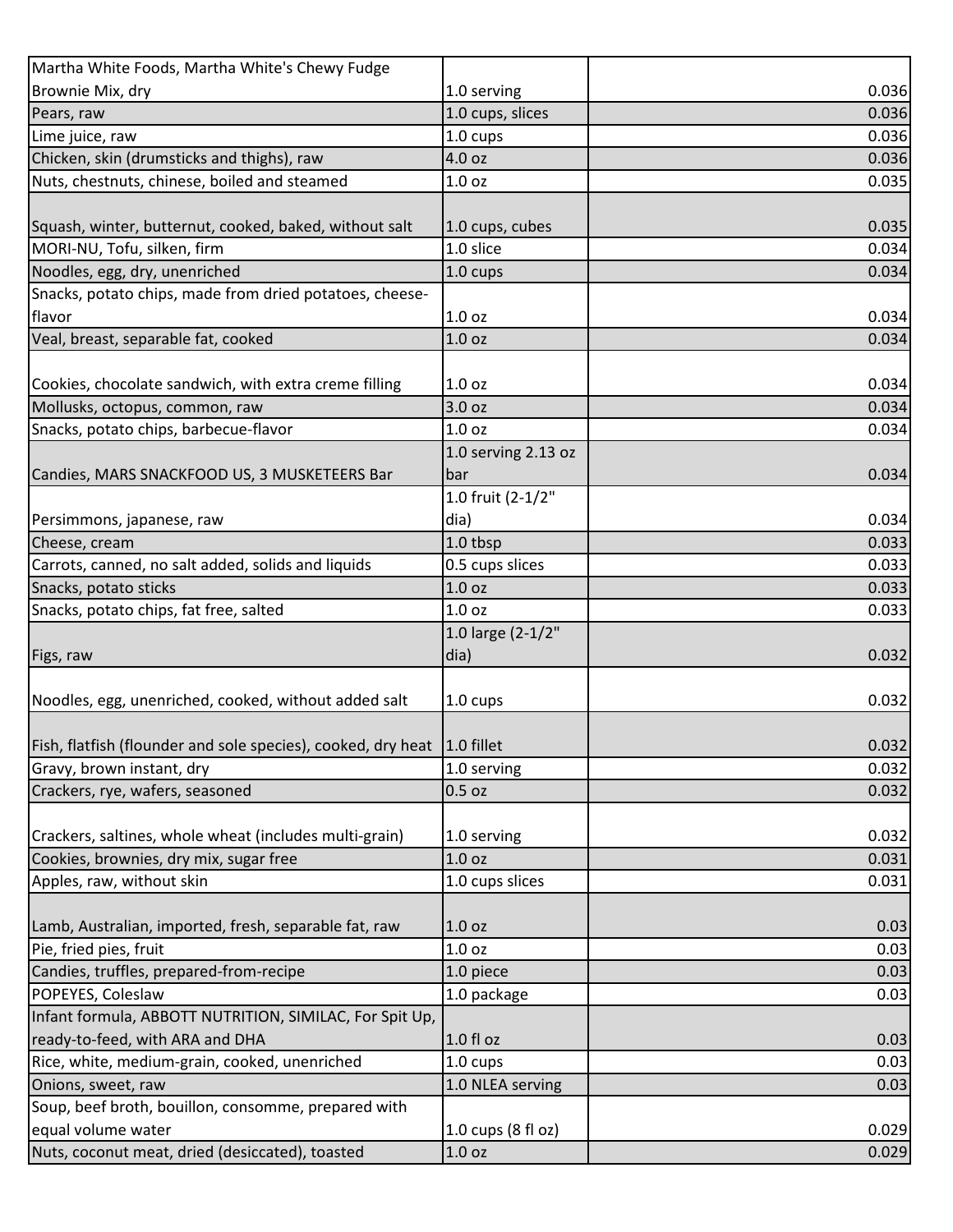| Fish, ocean perch, Atlantic, cooked, dry heat              | 1.0 fillet         | 0.029 |
|------------------------------------------------------------|--------------------|-------|
|                                                            |                    |       |
| Nuts, coconut meat, dried (desiccated), not sweetened      | 1.0 <sub>oz</sub>  | 0.028 |
| Infant formula, GERBER, GOOD START 2, PROTECT PLUS,        |                    |       |
| ready-to-feed                                              | $1.0 f$ l oz       | 0.028 |
| Infant Formula, GERBER GOOD START 2, GENTLE PLUS,          |                    |       |
| ready-to-feed                                              | 1.0 fl oz          | 0.028 |
| Game meat, bison, top sirloin, separable lean only,        |                    |       |
| trimmed to 0" fat, raw                                     | 1.0 <sub>oz</sub>  | 0.027 |
| Soup, cream of chicken, canned, condensed, reduced         |                    |       |
| sodium                                                     | $0.5 \text{ cups}$ | 0.027 |
| Candies, fudge, chocolate, with nuts, prepared-from-       |                    |       |
| recipe                                                     | 1.0 <sub>oz</sub>  | 0.027 |
| Soup, cream of shrimp, canned, prepared with equal         |                    |       |
| volume water                                               | 1.0 cups           | 0.027 |
| Bread, stuffing, cornbread, dry mix, prepared              | 1.0 oz             | 0.026 |
|                                                            | 0.33 package (10   |       |
| Onions, frozen, chopped, unprepared                        | oz)                | 0.026 |
| Soup, chicken with rice, canned, condensed                 | 0.5 cups           | 0.025 |
| Syrups, table blends, pancake                              | 1.0 cups           | 0.025 |
| Leeks, (bulb and lower leaf-portion), cooked, boiled,      |                    |       |
| drained, without salt                                      | 1.0 leek           | 0.025 |
| Soup, onion, canned, condensed                             | 0.5 cups (4 fl oz) | 0.025 |
| Beverages, coffee, instant, decaffeinated, powder          | 1.0 tsp rounded    | 0.024 |
| Potatoes, flesh and skin, raw                              | 0.5 cups, diced    | 0.024 |
| Carrots, frozen, unprepared (Includes foods for USDA's     |                    |       |
| Food Distribution Program)                                 | 0.5 cups slices    | 0.024 |
|                                                            | 0.33 package (10   |       |
| Onions, frozen, whole, unprepared                          | oz)                | 0.023 |
| Corn, sweet, yellow, canned, drained solids, rinsed with   | 1.0 cups drained,  |       |
| tap water                                                  | rinsed             | 0.022 |
| Cream, sour, reduced fat, cultured                         | 1.0 tbsp           | 0.022 |
| Frostings, glaze, chocolate, prepared-from-recipe, with    |                    |       |
| butter, NFSMI Recipe No. C-32                              | 2.0 tablespoon     | 0.022 |
| Carambola, (starfruit), raw                                | 1.0 cups, cubes    | 0.021 |
|                                                            |                    |       |
| Cake, coffeecake, creme-filled with chocolate frosting     | 1.0 <sub>oz</sub>  | 0.021 |
| Rice, white, long-grain, regular, cooked, unenriched, with |                    |       |
| salt                                                       | $1.0 \text{ cups}$ | 0.021 |
| Puddings, chocolate, ready-to-eat                          | 1.0 <sub>oz</sub>  | 0.02  |
|                                                            |                    |       |
| Puddings, lemon, dry mix, regular, with added oil,         |                    |       |
| potassium, sodium                                          | 1.0 package (3 oz) | 0.02  |
|                                                            |                    | 0.02  |
| Mountain yam, hawaii, cooked, steamed, without salt        | 1.0 cups, cubes    |       |
| Soup, cream of mushroom, canned, condensed                 | 0.5 cups           | 0.02  |
| Cream, sour, cultured                                      | 1.0 tbsp           | 0.02  |
| Squash, winter, acorn, cooked, boiled, mashed, without     |                    |       |
| salt                                                       | 1.0 cups, mashed   | 0.02  |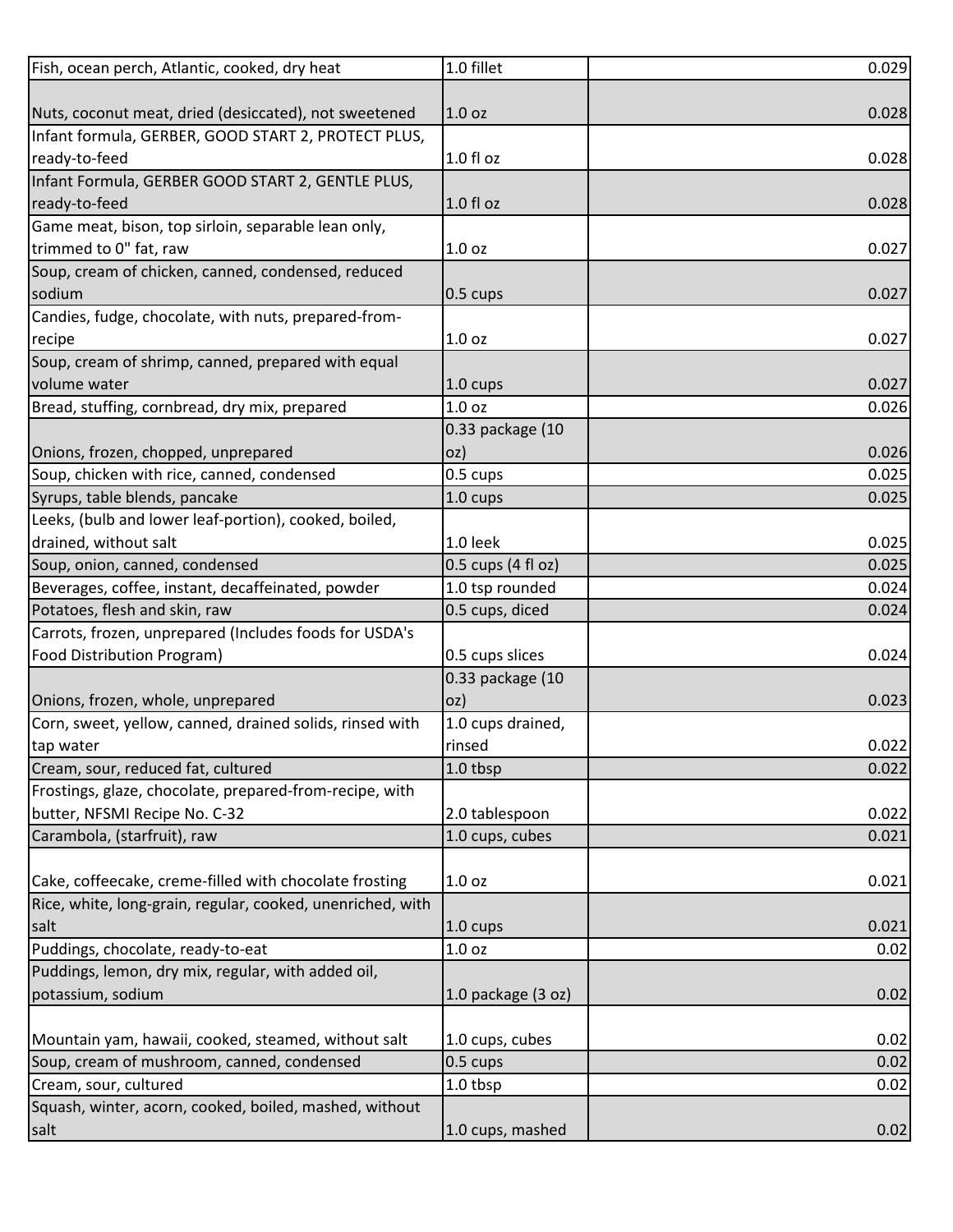| Squash, winter, acorn, cooked, boiled, mashed, with salt   | 1.0 cups, mashed     | 0.02  |
|------------------------------------------------------------|----------------------|-------|
|                                                            |                      |       |
| Sour dressing, non-butterfat, cultured, filled cream-type  | 1.0 tbsp             | 0.02  |
| Apples, frozen, unsweetened, unheated (Includes foods      |                      |       |
| for USDA's Food Distribution Program)                      | 1.0 cups slices      | 0.019 |
| Infant formula, GERBER, GOOD START 2 Soy, with iron,       |                      |       |
| ready-to-feed                                              | $1.0 f$ l oz         | 0.019 |
|                                                            |                      |       |
| Endive, raw                                                | 0.5 cups, chopped    | 0.019 |
|                                                            | 0.75 cups (1 NLEA    |       |
| Cereals ready-to-eat, BARBARA'S PUFFINS, original          | serving)             | 0.018 |
|                                                            |                      |       |
| Nabisco, Nabisco Oreo Crunchies, Cookie Crumb Topping      | 1.0 serving          | 0.018 |
| Chicory roots, raw                                         | 1.0 root             | 0.018 |
|                                                            |                      |       |
| Infant formula, ABBOTT NUTRITION, SIMILAC, Expert Care,    |                      |       |
| Diarrhea, ready- to-feed with ARA and DHA                  | $1.0 f$ l oz         | 0.018 |
| Gelatin desserts, dry mix, with added ascorbic acid,       |                      |       |
| sodium-citrate and salt                                    | 1.0 package (3 oz)   | 0.018 |
| Soup, chicken broth or bouillon, dry                       | 1.0 cube             | 0.017 |
|                                                            |                      |       |
|                                                            | 1.0 wing, bone and   |       |
|                                                            | skin removed (yield  |       |
|                                                            | from 1 lb ready-to-  |       |
|                                                            |                      | 0.017 |
| Chicken, broilers or fryers, wing, meat only, raw          | cook chicken)        |       |
| Snacks, tortilla chips, ranch-flavor                       | 1.0 <sub>oz</sub>    | 0.017 |
| Snacks, rice cakes, brown rice, multigrain                 | 1.0 cake             | 0.017 |
| Popcorn, sugar syrup/caramel, fat-free                     | 1.0 <sub>oz</sub>    | 0.016 |
| Potatoes, french fried, cottage-cut, salt not added in     |                      |       |
| processing, frozen, as purchased                           | 10.0 strips          | 0.015 |
| Noodles, japanese, somen, dry                              | 2.0 <sub>oz</sub>    | 0.015 |
|                                                            |                      |       |
| Potatoes, boiled, cooked without skin, flesh, with salt    | $0.5 \text{ cups}$   | 0.015 |
|                                                            |                      |       |
| Potatoes, boiled, cooked without skin, flesh, without salt | $0.5 \text{ cups}$   | 0.015 |
| Salad dressing, mayonnaise, imitation, milk cream          | 1.0 tablespoon       | 0.015 |
|                                                            |                      |       |
| Candies, chocolate, dark, NFS (45-59% cacao solids 90%;    |                      |       |
| 60-69% cacao solids 5%; 70-85% cacao solids 5%)            | 1.0 <sub>oz</sub>    | 0.014 |
| Chicory, witloof, raw                                      | 1.0 head             | 0.014 |
| Snacks, potato chips, fat-free, made with olestra          | 1.0 <sub>oz</sub>    | 0.014 |
| Chocolate, dark, 60-69% cacao solids                       | 1.0 <sub>oz</sub>    | 0.014 |
| Fish, ocean perch, Atlantic, raw                           | 1.0 oz, boneless     | 0.014 |
| Mountain yam, hawaii, raw                                  | 0.5 cups, cubes      | 0.013 |
|                                                            |                      |       |
| Gourd, white-flowered (calabash), raw                      | 0.5 cups (1" pieces) | 0.013 |
| Nuts, coconut meat, dried (desiccated), sweetened,         |                      |       |
| flaked, packaged                                           | 1.0 cups             | 0.013 |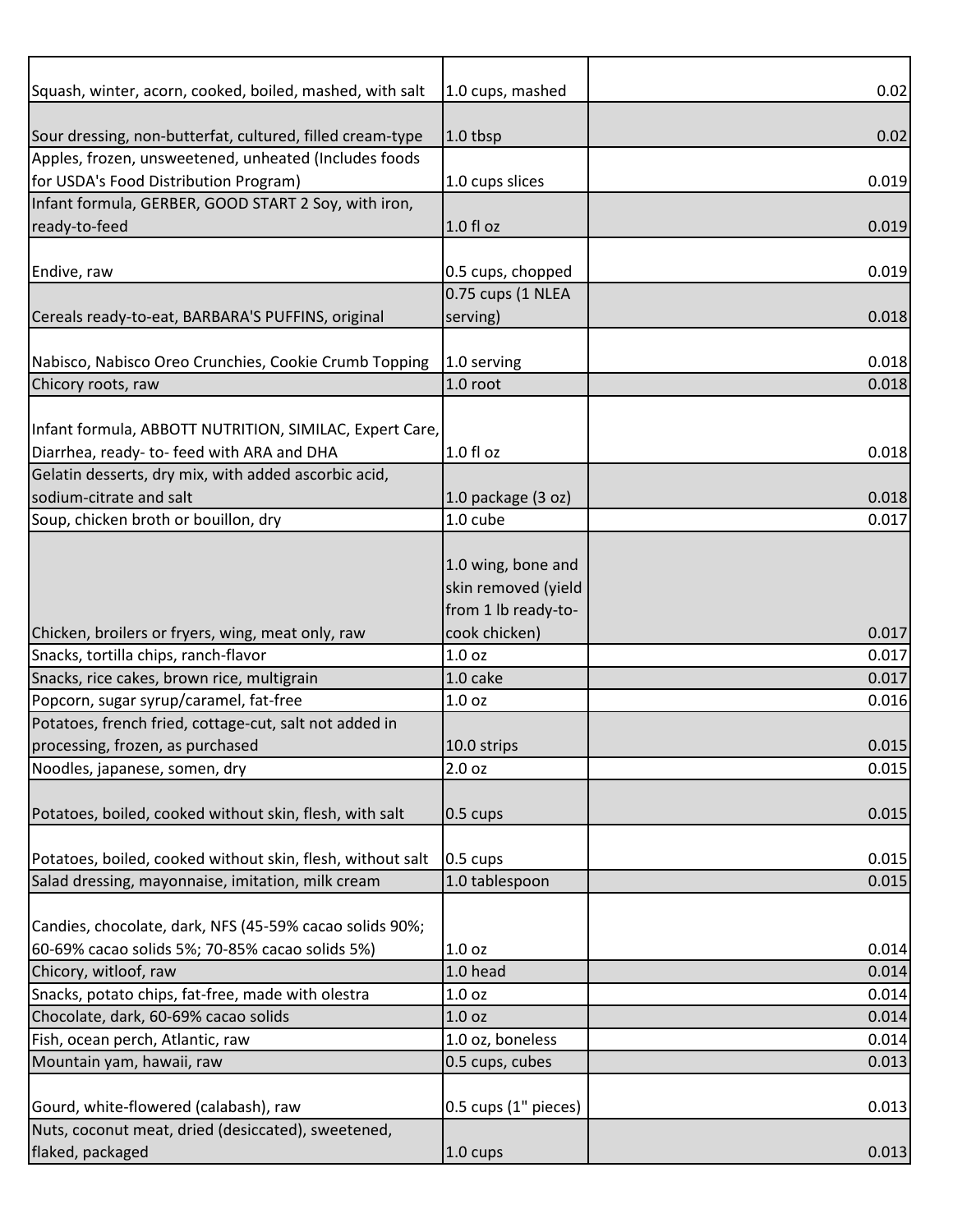| Fruit cocktail, (peach and pineapple and pear and grape                                                                                              |                        |                |
|------------------------------------------------------------------------------------------------------------------------------------------------------|------------------------|----------------|
| and cherry), canned, extra light syrup, solids and liquids                                                                                           | 0.5 cups               | 0.012          |
|                                                                                                                                                      |                        |                |
| Chicken breast, oven-roasted, fat-free, sliced                                                                                                       | 1.0 serving 2 slices   | 0.012          |
| Candies, MOUNDS Candy Bar                                                                                                                            | 1.0 bar snack size     | 0.011          |
| Snacks, rice cakes, brown rice, corn                                                                                                                 | 1.0 cake               | 0.009          |
| Snacks, rice cakes, brown rice, buckwheat                                                                                                            | 1.0 cake               | 0.009          |
| Nabisco, Nabisco Ritz Crackers                                                                                                                       | 1.0 cracker            | 0.009          |
| Pie, blueberry, commercially prepared                                                                                                                | 1.0 <sub>oz</sub>      | 0.009          |
| Longans, dried                                                                                                                                       | 1.0 fruit              | 0.009          |
| Pie, cherry, commercially prepared                                                                                                                   | 1.0 <sub>oz</sub>      | 0.008          |
| Spices, tarragon, dried                                                                                                                              | 1.0 tsp, leaves        | 0.008          |
| Spices, caraway seed                                                                                                                                 | 1.0 <sub>tp</sub>      | 0.008          |
| Spices, mace, ground                                                                                                                                 | $1.0$ tsp              | 0.008          |
| Nuts, coconut cream, canned, sweetened                                                                                                               | 1.0 tbsp               | 0.008          |
| Chicken, broilers or fryers, separable fat, raw                                                                                                      | 1.0 tbsp               | 0.008          |
| Tamarind nectar, canned                                                                                                                              | 1.0 cups               | 0.008          |
| Frostings, coconut-nut, ready-to-eat                                                                                                                 | 0.08 package           | 0.007          |
| Arrowhead, cooked, boiled, drained, without salt                                                                                                     | 1.0 medium             | 0.007          |
| Rice noodles, cooked                                                                                                                                 | 1.0 cups               | 0.007          |
| Beverages, tea, instant, unsweetened, powder                                                                                                         | 1.0 serving 1 tsp      | 0.007          |
| Beverages, carbonated, low calorie, cola or pepper-type,                                                                                             |                        |                |
| with aspartame, contains caffeine                                                                                                                    | 1.0 fl oz              | 0.007          |
|                                                                                                                                                      |                        |                |
|                                                                                                                                                      |                        |                |
| Salad dressing, thousand island dressing, reduced fat                                                                                                | 1.0 tablespoon         | 0.006          |
| Spices, anise seed                                                                                                                                   | 1.0 tsp, whole         | 0.006          |
| Papaya, canned, heavy syrup, drained                                                                                                                 | 1.0 piece              | 0.006          |
|                                                                                                                                                      | 1.0 oz, boneless       | 0.006          |
|                                                                                                                                                      | 1.0 package $(3.5 oz)$ |                |
| Fish, flatfish (flounder and sole species), raw<br>Puddings, tapioca, dry mix, with no added salt<br>Beverages, cranberry-grape juice drink, bottled | $1.0 f$ l oz           | 0.006          |
| Orange peel, raw                                                                                                                                     | 1.0 tbsp               | 0.005          |
| Spices, mustard seed, ground                                                                                                                         | $1.0$ tsp              | 0.005          |
| Fish, grouper, mixed species, cooked, dry heat                                                                                                       | 3.0 oz                 | 0.005          |
| Onions, dehydrated flakes                                                                                                                            | 1.0 tbsp               | 0.006<br>0.005 |
| Alcoholic beverage, tequila sunrise, canned                                                                                                          | $1.0 f$ l oz           | 0.005          |
| Candies, caramels, chocolate-flavor roll                                                                                                             | 1.0 piece              | 0.005          |
| Snacks, potato chips, made from dried potatoes, fat-free,                                                                                            |                        |                |
| made with olestra                                                                                                                                    | 1.0 <sub>oz</sub>      | 0.005          |
| Spices, turmeric, ground                                                                                                                             | $1.0$ tsp              | 0.004          |
| Salad dressing, mayonnaise type, regular, with salt                                                                                                  | 1.0 tbsp               | 0.004          |
| Alcoholic beverage, wine, table, white                                                                                                               | $1.0 f$ l oz           | 0.004          |
|                                                                                                                                                      |                        |                |
| Alcoholic beverage, wine, table, white, Chardonnay                                                                                                   | $1.0 f$ l oz           | 0.004          |
| Fish, grouper, mixed species, raw                                                                                                                    | 3.0 <sub>oz</sub>      | 0.004          |
| Snacks, fruit leather, rolls                                                                                                                         | 1.0 large              | 0.004          |
| Alcoholic beverage, liqueur, coffee, 63 proof                                                                                                        | $1.0 f$ l oz           | 0.004          |